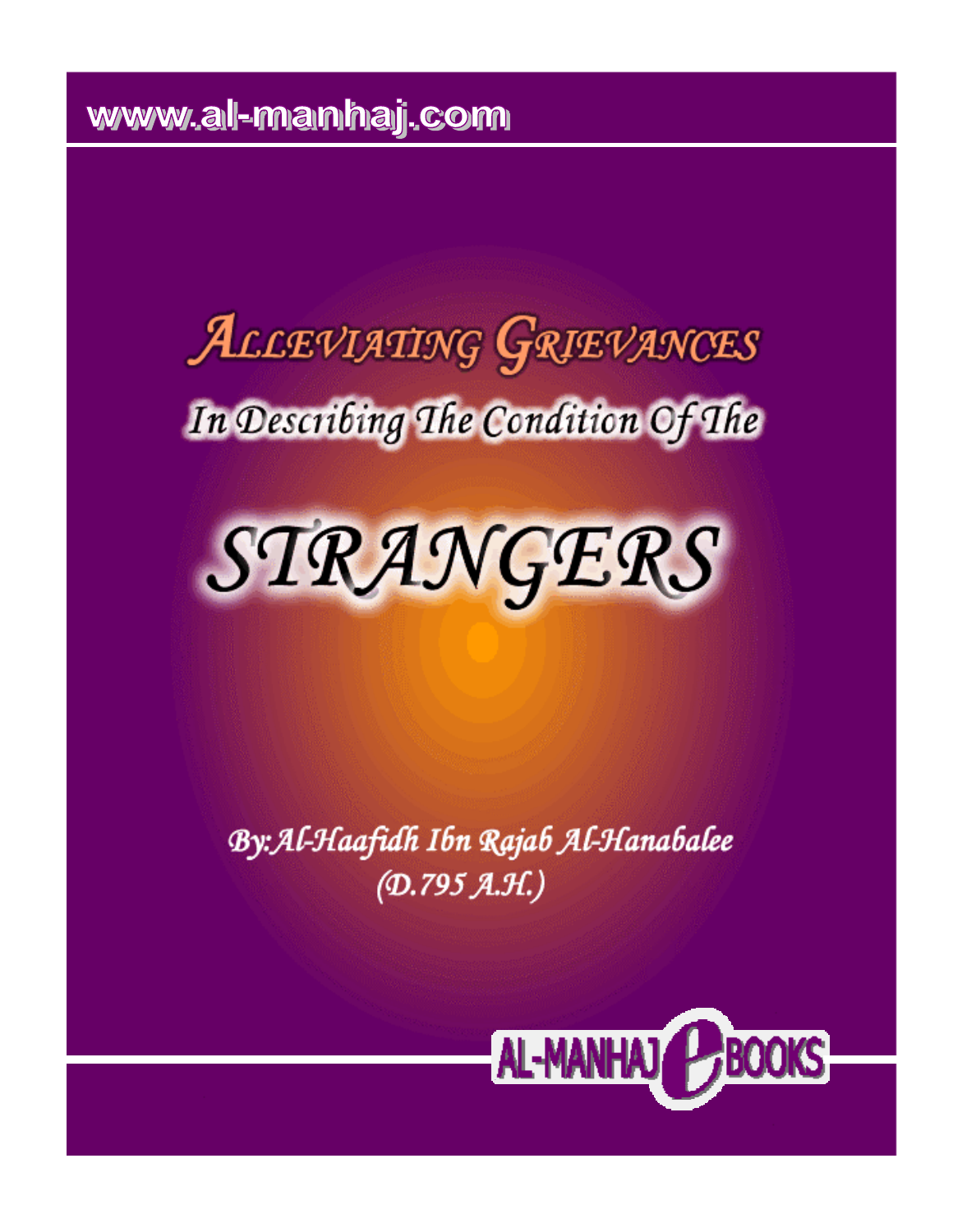# ALLEVIATING GRIEVANCES *in describing the condition of the*  - STRANGERS -

# **Written by: Al-Haafidh Ibn Rajab Al-Hanbalee**

**Translated by: isma'eel alarcon** 

**Cover Design by: Abu Ishaaq Saleem**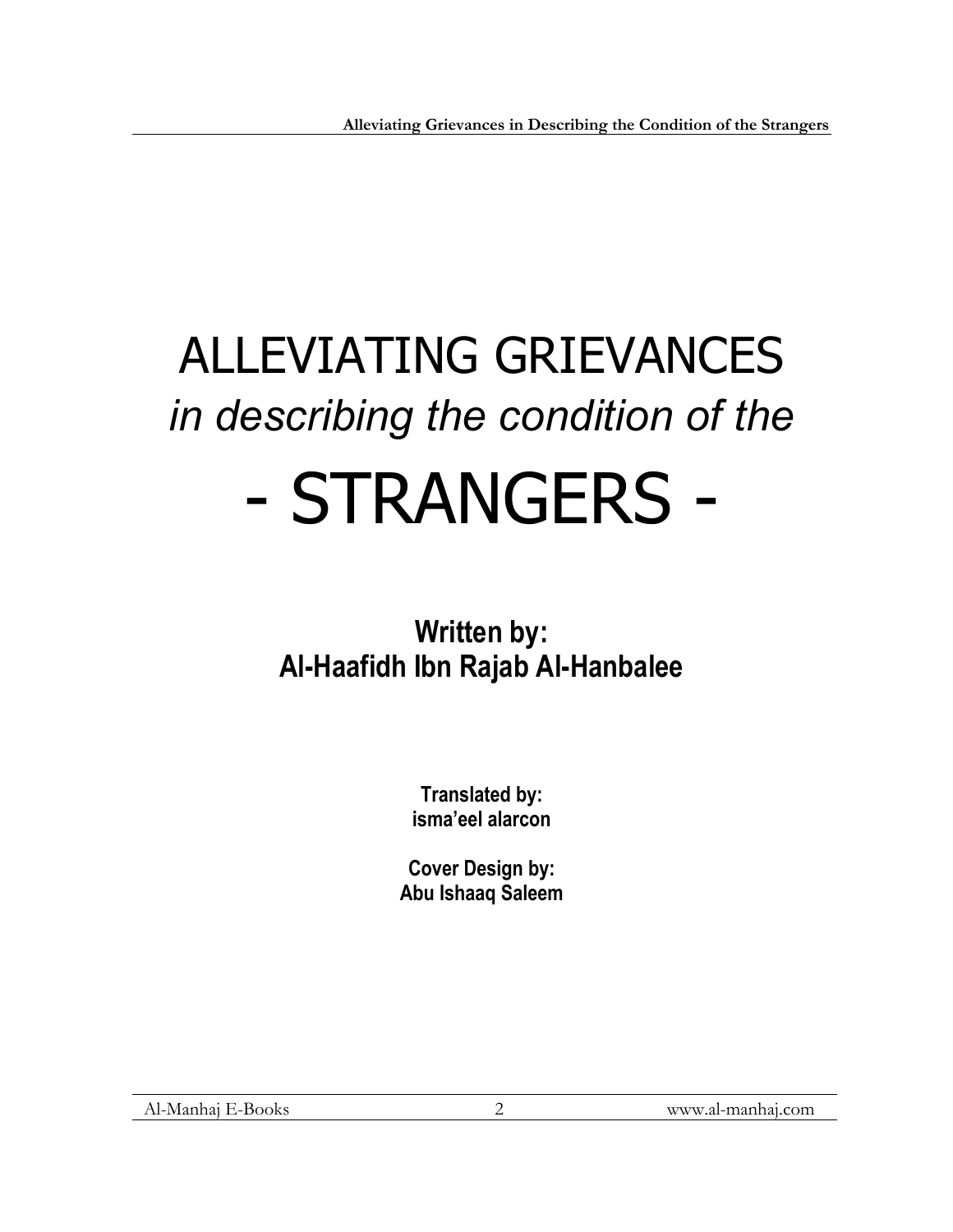**© Copyright www.al-manhaj.com** 

# **AL-MANHAJ E-BOOKS**

**Published on-line by www.al-manhaj.com**

**The official web site of:**  The Salafi Society of North America (*Temporary Address as of 9/16/01*):  $87-63$  125<sup>th</sup> Street Richmond Hill, NY 11415 **USA** 

URL: www.al-manhaj.com E-mail: info@al-manhaj.com Tel/Fax: (718) 849-0378

# **Important Note:**

The following document is an on-line book publishing of www.al-manhaj.com. This book was formatted and designed specifically for being placed on the Web and for its easy and convenient distribution. At the time of this e-book publishing, we are not aware of any other book similar to it, in terms of its translation from its original Arabic source. Since this book was prepared for free on-line distribution we grant permission for it to be printed, disbursed, photocopied, reproduced and/or distributed by electronic means *for the purpose of spreading its content and not for the purpose of gaining a profit*, unless a specific request is sent to the publishers and permission is granted.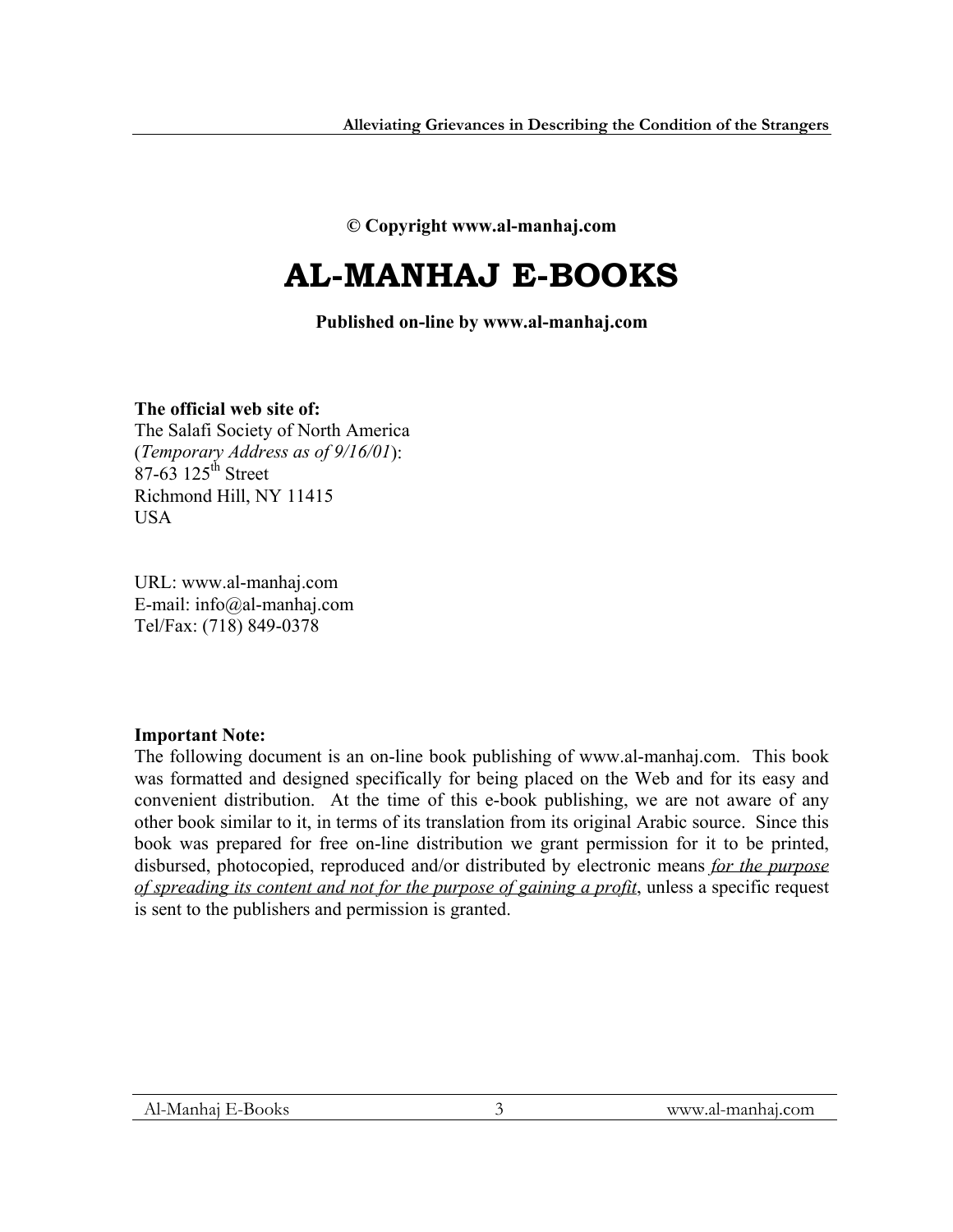# **TABLE OF CONTENTS**

|                                                         | 5  |
|---------------------------------------------------------|----|
|                                                         | 6  |
| 3. The Strangeness of the Sunnah and Its Adherents      | 12 |
| 4. The Strangeness of the Believer during the Last Days | 14 |
| 5. Clinging onto the Sunnah during Times of Affliction  | 16 |
| 6. The Hadeeth of Imaam 'Alee concerning Knowledge      | 17 |
|                                                         | 19 |
|                                                         | 21 |
| 9. Types of Believers according to their Strangeness    | 24 |
|                                                         | 25 |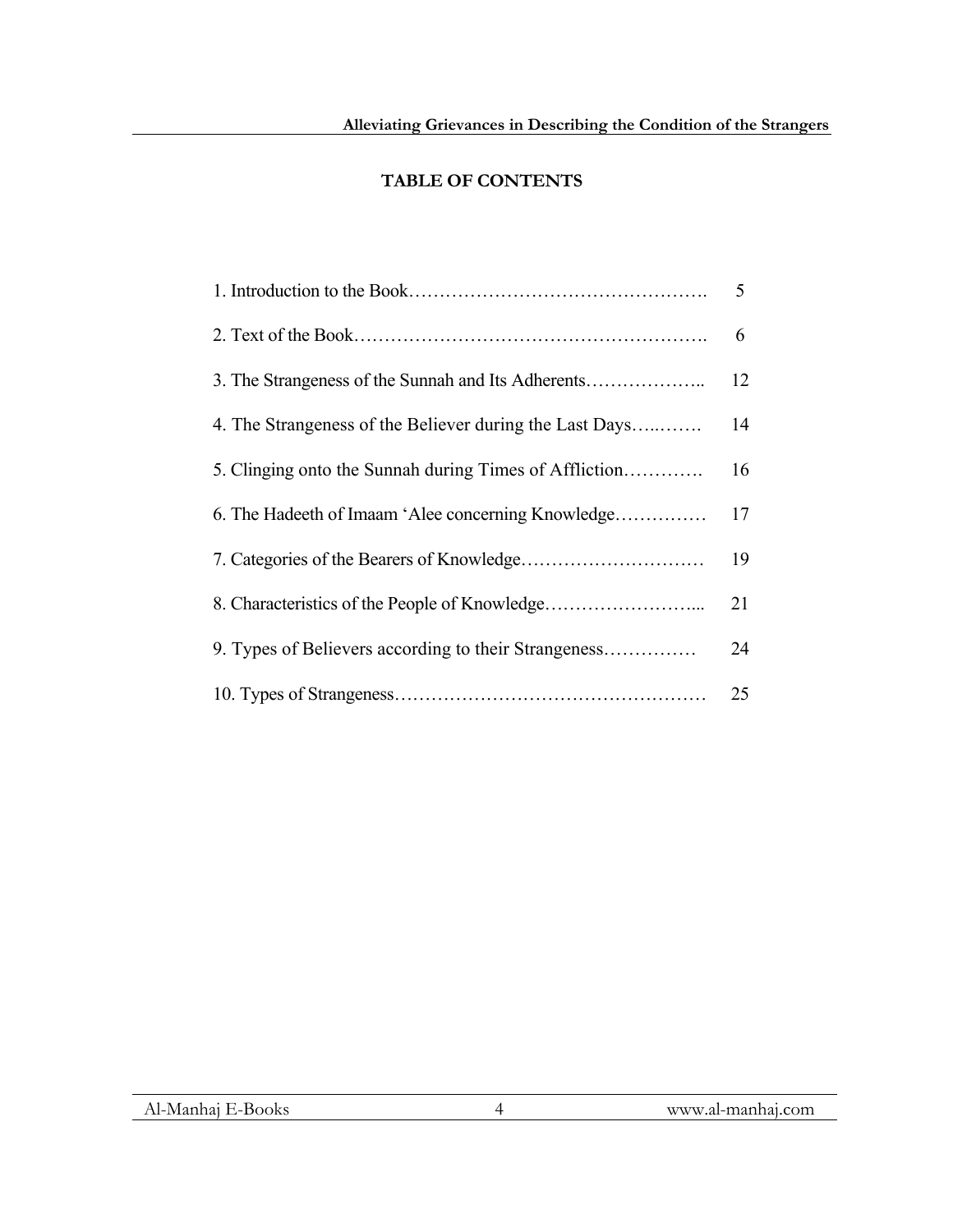# **INTRODUCTION TO THE BOOK**

All praise is for Allaah and may the peace and blessings of Allaah be on His Final Messenger, his family and those who follow him in goodness until the Day of Recompense. To Proceed.

This book is a translation of a short treatise entitled *Kashf-ul-Kurbah fee wasfi Haali Ahlil-Ghurbah*, or Alleviating Grievances in Describing the Condition of the Strangers, written by the great Imaam, Al-Haafidh Zayn-ud-Deen Ibn Rajab Al-Hanbalee, *rahimahullaah*.

In this treatise, Ibn Rajab deals with the topic of the Strangers, or Al-Ghurabaa. He begins by listing the many ahaadeeth reported about them, in which the Messenger of Allaah describes their attributes and explains their position. They are given this name because they will be strange during the Last Days, due to their adherence to the Sunnah and to the Way of the First Muslims, the Salaf As-Saalih. So just as those who first accepted Islaam at the hands of Muhammad (saws) were considered strangers with their families and close ones, then indeed, those who adhere to the Sunnah in the last Days, when innovations and misguidance are rampant and widespread, will also be considered strangers amidst their families and close ones, not to mention the disbelievers.

The Imaam then goes on to explain these ahaadeeth based on various statements from the Salaf. And he categorizes this Strangeness into several types – both inner and outer. It must be noted that Ibn Rajab uses several weak ahaadeeth in this treatise, which have been pointed out. And towards the end of his treatise, he begins to divert from the topic by going deep into the issue of inner strangeness, sometimes focusing on aspects that have no basis in Islaam, such as talk about the 'Aarif, wajd, khulwah, etc. These were Sufi ideas that were prevalent during his time. In his introduction to his abridgement and checking of Ibn Rajab's monumental book "*Jaami'-ul-'Uloom wal-Hikam*", Shaikh Saleem Al-Hilaalee said: "Ibn Rajab (*rahimahullaah*) treaded the Manhaj of the Salaf with regard to the issues of Eemaan and acquiring knowledge. And he supported it and defended it from the false arguments of the opponents. His books are loaded with that. And he wrote some treatises specifically on this topic such as his book '*Bayaan Fadlu 'Ilm-is-Salaf 'alaal-Khalaf*.' However, there can be found traces of Sufism in his books, may Allaah protect him from inclining towards it's dangerous paths, due to what Allaah has given him from vast knowledge of the Narrations and a clear Salafee Methodology." [*Iqaadh-ul-Himam*: pg. 9]

So based on this, we have left out the last pages of the treatise, which included several quotes and lines of poetry. However, the omission of this last part of the book does not detract from the overall meaning and intended theme of the treatise and Allaah knows best. For the most part, the treatise is of great importance and is often referenced by the scholars, and that is what we hope to convey to the readers. All footnotes were added by the translator based on research and the use of several sources. We ask Allaah to accept this work as a sincere act and that He place it in our scale of good deeds on the Day of Judgement. And we ask that He benefit all the Muslims generally with it

Isma'eel alarcon for al-manhaj.com On November 8, 2001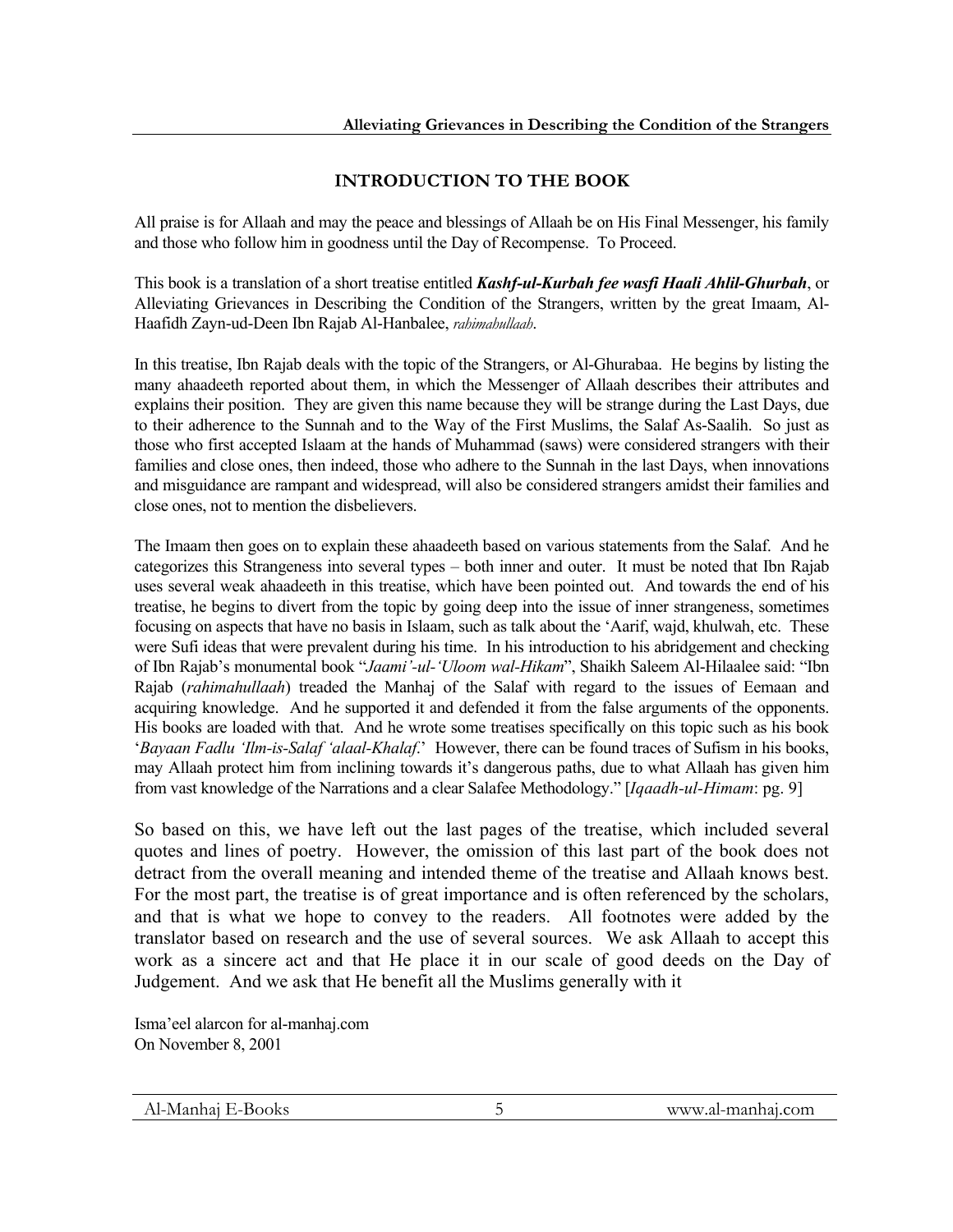# **TEXT OF THE BOOK**

All praise is for Allaah with much praises and blessings, as our Lord loves and is pleased with and as is required for attaining the honor of His most Sublime Face.<sup>1</sup> And may the peace and blessings of Allaah be upon our teacher Muhammad, *sallAllaahu 'alayhi wa sallam*, his family and his companions.

Imaam Muslim reported in his *Saheeh* from the hadeeth of Abu Hurairah, *radyAllaahu 'anhu*, that the Prophet, *sallAllaahu 'alayhi wa sallam*, said: "**Islaam began as something strange and it will return to being strange as it began. So** *Toobaa* <sup>2</sup> **is for the strangers.**" 3

Imaam Ahmad and Ibn Maajah have also reported this hadeeth on the authority of Ibn Mas'ood, *radyAllaahu 'anhu*, with the addition at the end of it: "**It was said: 'O Messenger of Allaah, and who are the strangers?' He,** *sallAllaahu 'alayhi wa sallam***, said: 'The** *Nuzaa'* **(those who extract themselves) from their families and close relatives.'"** <sup>4</sup>

Abu Bakr Al-Aajuree also transmitted it and in his report there occurs: **"It was said: 'Who are they, O Messenger of Allaah?' He,** *sallAllaahu 'alayhi wa sallam***, said: 'Those who rectify (themselves/others)**  when the people have become corrupt."<sup>5</sup>

Others have transmitted it with the following words, in which he, *sallAllaahu 'alayhi wa sallam*, said: **"They are those who flee from trials (***fitan***) for the sake of their Religion."**

At-Tirmidhee reported it from the hadeeth of Katheer Ibn 'Abdillaah Al-Maznee on the authority of his

l

<sup>&</sup>lt;sup>1</sup> What is meant here is the attainment of Paradise in which the people who are granted it will be able to see the Face of Allaah, as has been stated in various texts of the Qur'aan and the Sunnah. <sup>2</sup>

<sup>&</sup>lt;sup>2</sup> It is said that *Toobaa* means something good. Allaah mentions this word in Surat-ur-Ra'ad of His Final Revelation: **"Those who believe and do righteous deeds,** *Toobaa* **is for them and a pleasant destination."** According to Ibn Katheer's *Tafseer* (Abridged 1/281), Ibraaheem An-Nakha'ee (*rahimahullaah*), the great Taabi'ee, said it means "good is for them." Qataadah said: "When a man says *Toobaa* for you it means you have attained something good. 'Ikrimah and Mujaahid said that *Toobaa* means Paradise. And it is also said that *Toobaa* refers to a tree in Paradise which the Prophet, *sallAllaahu 'alayhi wa sallam*, spoke of when he said: **"Verily, there is a tree in Paradise under the shadow of which a rider can travel for a hundred years without being able to cover (it's distance) completely."** [*Saheeh Muslim*] This is what seems to be indicated in the above hadeeth, due to another hadeeth reported on the Prophet, in which he said: **"***Toobaa* **is a tree in Paradise. Its (shade's) distance (in traveling) is one hundred years. And the garments of the inhabitants of Paradise will be extracted from its branches."** Imaam Al-Albaanee graded it *hasan* in his

Silsilat-ul-Ahaadeeth As-Saheehah (no. 1985).<br><sup>3</sup> Saheeh Muslim (1/130): See Sharh Saheeh Muslim of Imaam An-Nawawee (2/175-176)<br><sup>4</sup> Sunan Ibn Maajah (no. 3988), Sunan At-Tirmidhee (5/18) and he said it was authentic, Mus (5/296). It has also been recorded by Al-Khattaabee in his *Ghareeb-ul-Hadeeth* (1/175). Shaikh Al-Albaanee declared it weak (*da'eef*) in his collection *Al-Ahaadeeth As-Saheehah* (no. 1273)

This hadeeth is also reported by Ahmad and At-Tabaraanee and it is *saheeh* as has been stated by Shaikh Saleem Al-Hilaalee in his book *Toobaa Lil-Ghurabaa* (no. 1). However the hadeeth with a different wording from the hadeeth of 'Abd-ur-Rahmaan Ibn Sanah is weak. See *Toobaa Lil-Ghurabaa* (no. 10)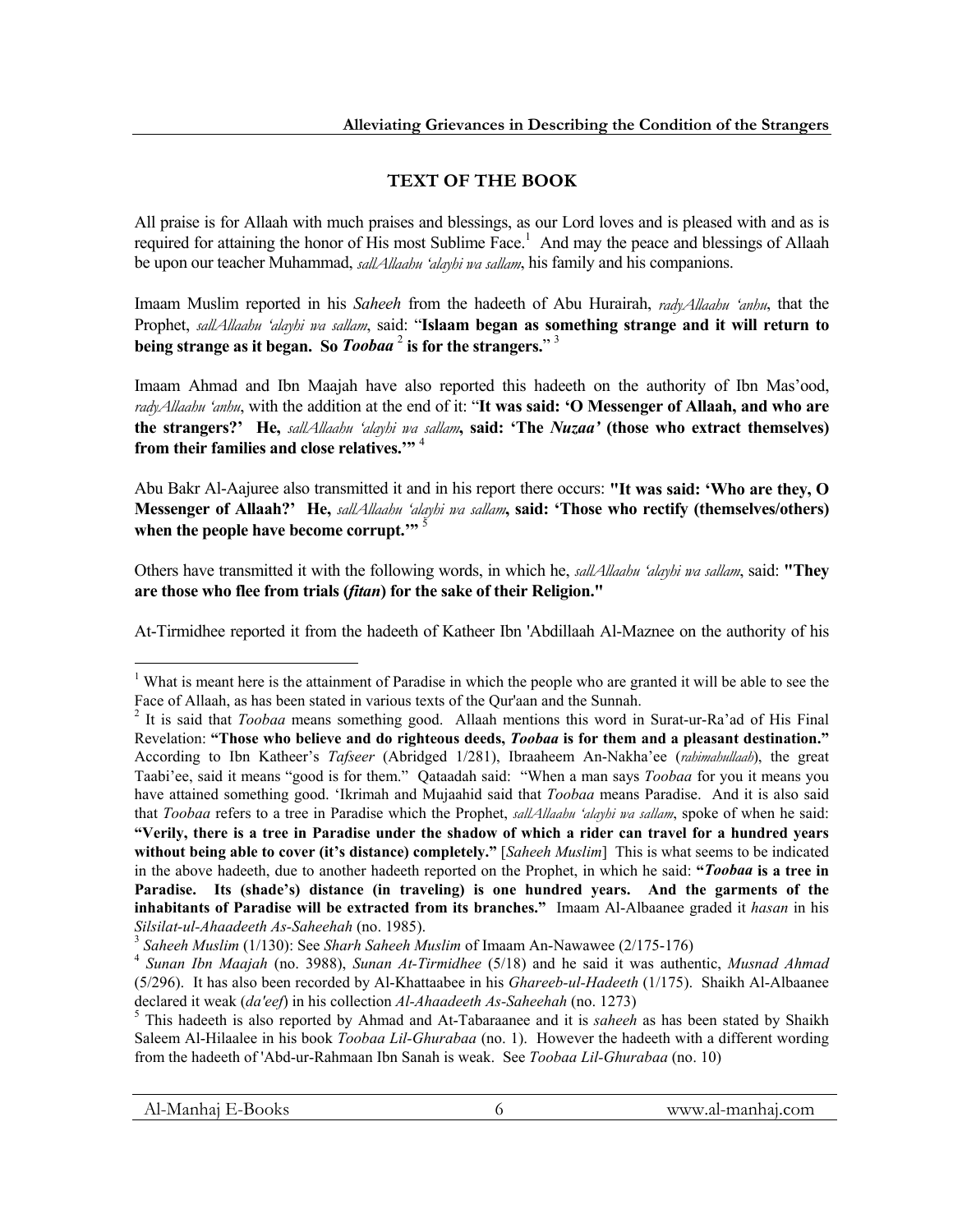father who reported from his grandfather that the Prophet, *sallAllaahu 'alayhi wa sallam*, said: **"Verily, this Religion began as something strange. And it will go back to being something strange. So** *Toobaa* **is for the strangers – those who rectify what the people have corrupted after me of my Sunnah."** <sup>6</sup>

It has also been transmitted by At-Tabaraanee from the hadeeth of Jaabir, *radyAllaahu 'anhumaa*, on the Prophet, *sallAllaahu 'alayhi wa sallam*. And in the hadeeth there occurs:

**"It was said: 'And who are they, O Messenger of Allaah?' He said: 'They are those who rectify and make corrections when the people have become corrupted."** <sup>7</sup>

He (At-Tabaraanee) also reported it from the hadeeth of Sahl Ibn Sa'ad, *radyAllaahu 'anhu*, with a similar wording.<sup>8</sup>

Imaam Ahmad also transmitted it from the hadeeth of Sa'ad Ibn Abee Waqqaas, *radyAllaahu 'anhumaa*, on the authority of the Prophet, *sallAllaahu 'alayhi wa sallam*. And it is stated in the hadeeth: **"So** *Toobaa* **on that day will be for the strangers – when the people have become corrupt."** <sup>9</sup>

In another narration transmitted by Imaam Ahmad and At-Tabaraanee from the hadeeth of 'Abdullaah Ibn 'Amr, *radyAllaahu 'anhumaa*, the Prophet, *sallAllaahu 'alayhi wa sallam*, said: **"***Toobaa* **is for the strangers." It was said: "And who are the strangers? He,** *sallAllaahu 'alayhi wa sallam*, **said: "A righteous people surrounded by people abounding in much evil. Those who disobey them are** 

<sup>6</sup> This hadeeth was reported by At-Tirmidhee in his *Sunan* (5/18) and he said it was *saheeh*. It was also reported by Ibn 'Adiyy in *Al-Kaamil* (6/2080), At-Tabaraanee in *Al-Kabeer* (17/16), Abu Nu'aim in *Al-Hilyah*  (2/10) and Al-Khateeb Al-Baghdaadee in *Al-Jaami'* (1/112) as well as others. In his checking to the book *Al- 'Itisaam* of Imaam Ash-Shaatibee (1/22), Shaikh Saleem Al-Hilaalee said concerning At-Tirmidhee's authentication of this hadeeth: "This is from the hadeeth that he, may Allaah have mercy on him, has overlooked. For indeed, Katheer (Ibn 'Abdillaah) is very weak. Rather, Ash-Shaafi'ee accused him of being a liar! And he described him with that (lying) as being one of his main supports, as occurs in *Manaaqib-ush-Shaafi'ee* of Al-Bayhaqee (1/547-548). This is a criticism (*jarh*) that reaches the highest level of severity. Thus his hadeeth are to be disregarded completely." Therefore, the hadeeth is *da'eef jiddan* (very weak) as is stated in *Toobaa Lil-Ghurabaa* (no. 13) and *Da'eef Al-Jaami'-us-Sagheer* (no. 1441) <sup>7</sup>

This hadeeth has been reported by At-Tahaawee in *Mushkil-ul-Aathaar* (1/298), Al-Laalikaa'ee in *Sharh Usool 'Itiqaad Ahl-is-Sunnah* (2/112), and Al-Bayhaqee in *Az-Zuhd-ul-Kabeer* (200). Al-Haythamee attributed it to At-Tabaraanee in his book *Majma'-uz-Zawaa'id* (7/278), saying: "In its chain is 'Abdullaah Ibn Saalih, the scribe of Laith, and he is weak. However, he has been declared reliable."

At-Tabaraanee reported this hadeeth in his *Kabeer* (6/164) and his *Sagheer* (1/104). Al-Haythamee said in *Majma'-uz-Zawaa'id* (7/278): "Its narrators are all of the standards of the *Saheeh* (collections), except Bakr Ibn Saleem, for he is reliable. Saleem Al-Hilaalee said in his checking of *Al-'Itisaam* (1/18): "Bakr Ibn Saleem is weak. However, he is used as a support during cases when hadeeth need to be backed up and supported. Al-Haafidh (Ibn Hajr) said in *At-Taqreeb*: 'He is acceptable' meaning when a hadeeth needs to be supported. And if this is not the case, then he is *layyin*."

This hadeeth is recorded by Imaam Ahmad, Al-Bazaar and Abu Ya'laa. Al-Haythamee said in *Majma'-uz-Zawaa'id* (7/277): "Its narrators are the narrators of the standard of the *Saheeh* (collections)." Saleem Al-Hilaalee declared it *saheeh* in his *Toobaa Lil-Ghurabaa* (no. 11)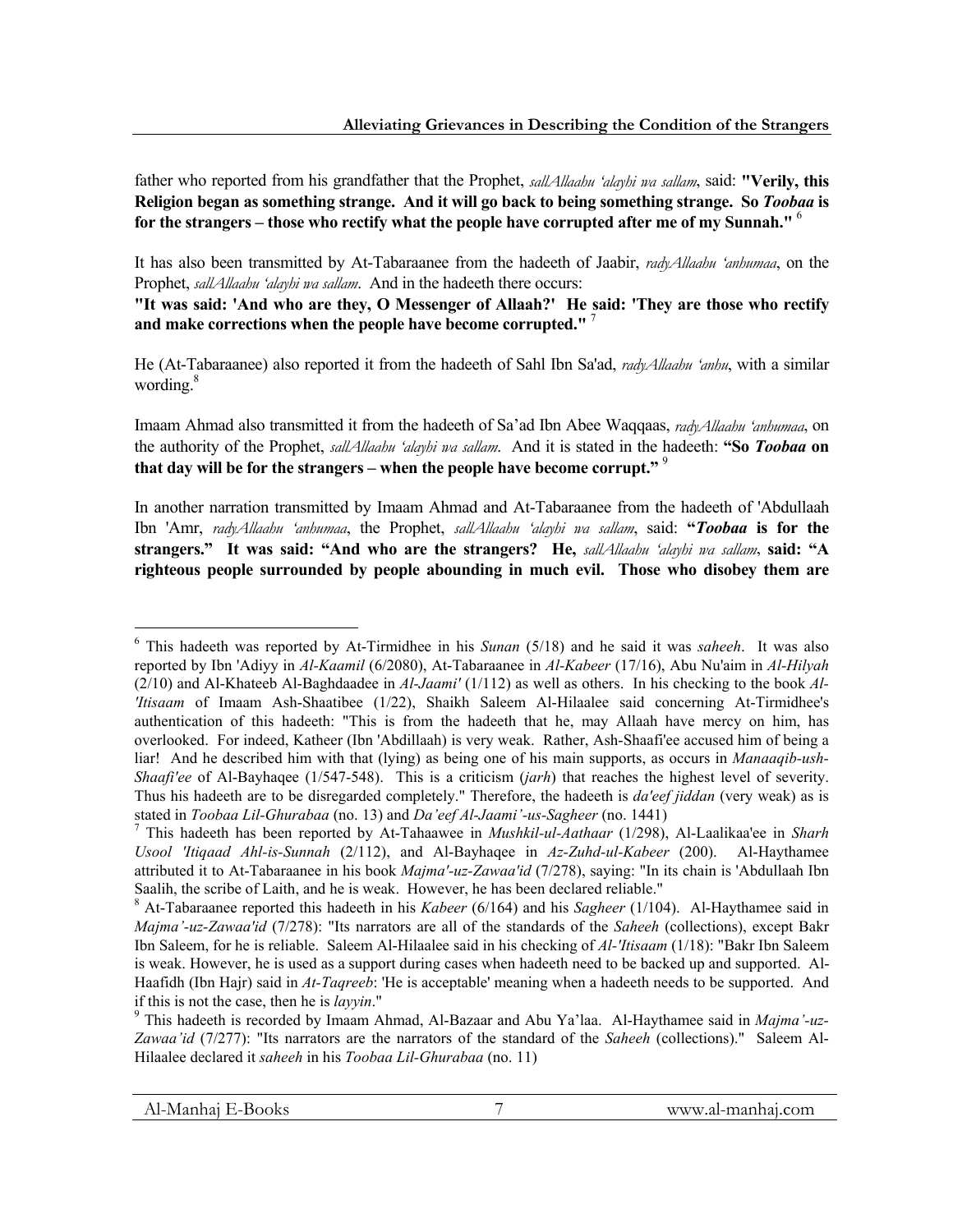# **more numerous than those who obey them."** <sup>10</sup>

And it has been reported on 'Abdullaah Ibn 'Amr, *radyAllaahu 'anhumaa*, in *marfoo'* and *mawqoof* 11 form in this hadeeth, that: **"It was said: 'Who are the strangers?' He,** *sallAllaahu 'alayhi wa sallam***, said: 'They are the ones who flee for the sake of their Religion. Allaah, may He be Exalted, will send them**  with 'Eesaa Bin Maryam'" <sup>12</sup>

Concerning his, *sallAllaahu 'alayhi wa sallam*, statement: **"Islaam began as something strange"**, then it is referring to the people before his advent, who were upon widespread deviance. This is as the Prophet, *sallAllaahu 'alayhi wa sallam*, said: "**Indeed Allaah looked at the people of the earth and hated them, both Arabs and non-Arabs, except for some remnants that were from the People of the Book.**" 13

So when the Prophet was sent forth and began calling towards Islaam, his call was not answered at first instance except by a few from each tribe. And those that did accept his call feared from their tribes and families lest they should be subjected to extreme punishment. And they would suffer while being patient with that for sake of Allaah.

Due to their weakness, the (first) Muslims would be frightened by every opposing force and they would flee for the sake of their Religion to far-off lands as was shown when they migrated twice - to the land of Abysinnia, and then when they migrated to Madeenah. And there was from among them, he who was tortured for the sake of Allaah and he who was killed. **So those who entered into the fold of Islaam, back in those days – they were the strangers.**

Then Islaam spread after the *Hijrah* to Madeenah and its followers became victorious over every group. After that, the people entered into the Religion of Allaah in multitudes. And Allaah perfected the Religion for them and completed His favor upon them. Then the Messenger of Allaah died, and the Muslims were upon the utmost level due to their firm adherence to their Religion. They were powerful and dominant. And they continued to be upon this condition during the times of Abu Bakr and 'Umar (during their *Khilaafah*).

Then the Shaytaan (Devil) unleashed his evil plot upon the Muslims and discord fell between them. And the trials of **Doubts** (*Ash-Shubuhaat*) and **Desires** (*Ash-Shahawaat*) became widespread. These two evils did not stop increasing at all until the plan of Shaytaan was established and the majority of the

<sup>10</sup> Al-Haythamee (*rahimahullaah*) said in *Majma'-uz-Zawaa'id* (7/278): "In its chain is Ibn Lahee'ah and there is weakness in him." The hadeeth can be found in the *Musnad* of Imaam Ahmad (2/177). It is authentic due to its many paths of narration. Imaam Al-Albaanee authenticated it in *Saheeh Al-Jaami'-us-Sagheer* (no. 3291) <sup>11</sup> A *marfoo'* hadeeth is a statement that has been reported by a companion, yet "raised" to the level of being

saying of the Prophet. A *mawqoof* hadeeth is a statement that is reported by a companion and "stopped", meaning it ends up being only his statement, as opposed to being raised to a saying of the Prophet.

<sup>12</sup> This hadeeth has been narrated by Imaam Ahmad in *mawqoof* form, and by his son 'Abdullaah in *marfoo'* form. It can be found in *Az-Zuhd* (77149). The hadeeth is *da'eef* as has been clarified by Shaikh Saleem Al-

<sup>&</sup>lt;sup>13</sup> Saheeh Muslim (Eng.): vol. 4, no. 6853. What is meant by the remnants of the People of the Book are those who stuck to their religion upon truth without changing it.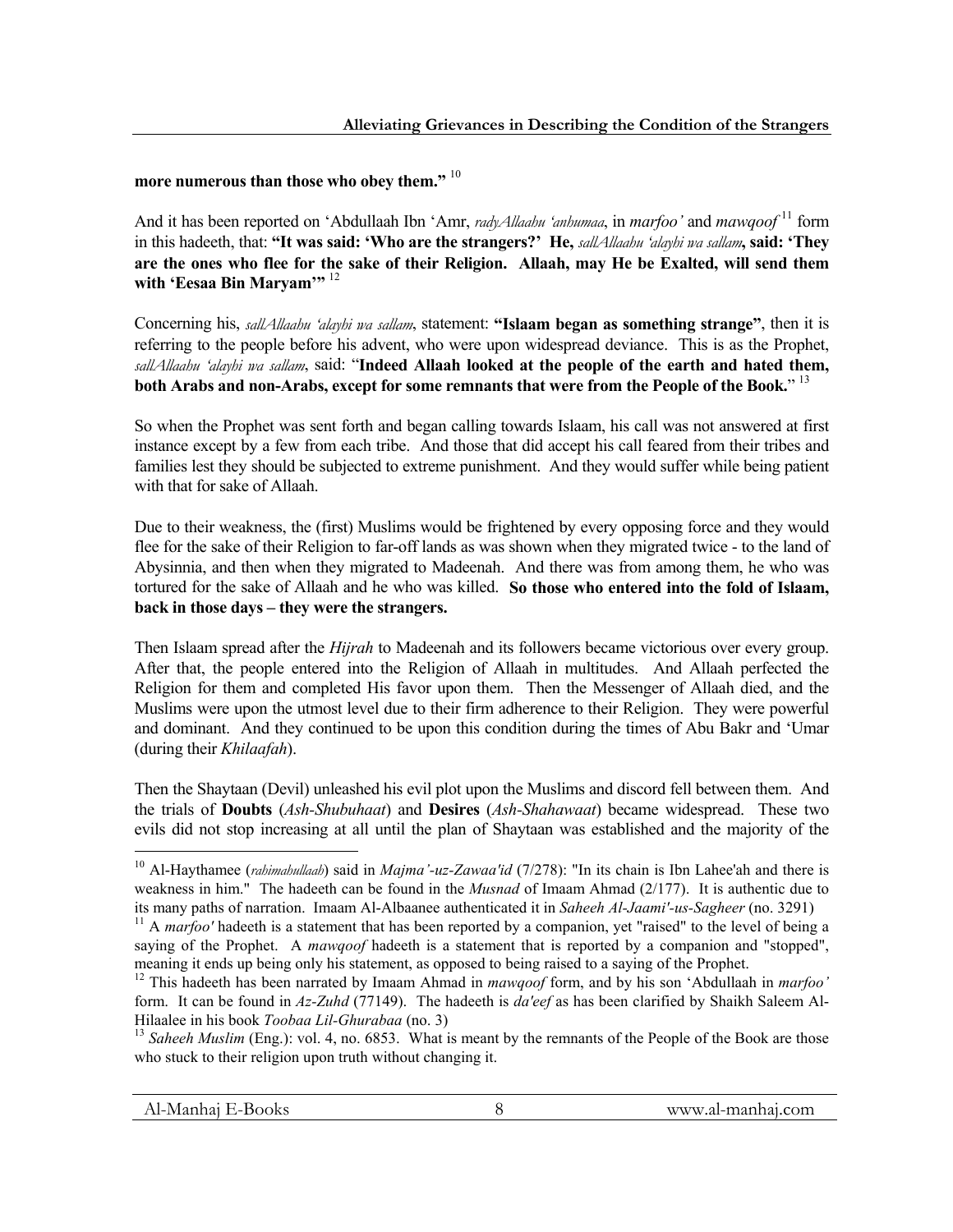creation obeyed him.

So from among them were those who entered into obedience to him by way of the evil of Doubts (*Ash-Shubuhaat*). And from among them, were those who fell into the evil of Desires (*Ash-Shahawaat*). And from among them, were those who combined between them both. All of that was from what the Messenger of Allaah, *sallAllaahu 'alayhi wa sallam*, had warned us would occur.

# **As for the evil of Doubts:**

Then it has been reported on the Prophet through many paths of narration that his *ummah* would divide into more than seventy sects. This is based on the differing found in the reports concerning the exact number with which they will exceed the number seventy. And it is reported on him, *sallAllaahu 'alayhi wa sallam*, that all of these groups will be in the Hellfire, except for one group – and it is that (group) which adheres to what he and his companions were upon (during their time). <sup>14</sup>

## **And as for the evil of Desires:**

1

It is reported in *Saheeh Muslim* on the authority of 'Abdullaah Ibn 'Amr, *radyAllaahu 'anhumaa*, that the Prophet, *sallAllaahu 'alayhi wa sallam*, said: **"When the treasures of the Persians and the Romans are opened for you, how will your people be?" 'Abd-ur-Rahmaan Ibn 'Awf,** *radyAllaahu 'anhu***, said: "We will say what Allaah has ordered us (to say)."**15 **He**, *sallAllaahu 'alayhi wa sallam*, **said: "Or other than that. You will compete against each other, then you will envy one another, then you will turn your backs on one another."** <sup>16</sup>

And in *Saheeh Al-Bukhaaree* on the authority of 'Amr Ibn 'Awf, *radyAllaahu 'anhu*, the Prophet, *sallAllaahu 'alayhi wa sallam*, said: **"I swear by Allaah! It is not poverty that I fear for you. Rather, what I fear the most for you is that the pleasures of this world will be presented to you as they were presented to those before you. And you will compete against each other for it, as they competed against each** 

<sup>&</sup>lt;sup>14</sup> This hadeeth has been reported from a number of different routes. Perhaps the one most similar to what the Shaikh (Ibn Rajab) is paraphrasing here is that which has been reported by At-Tabaraanee in his *Mu'jam-us-Sagheer* (no. 724), in which the Prophet said: **"This** *ummah* **will split into seventy-three sects, all of which will be in the Hellfire, except for one." They asked: "And which is that sect?" He**, *sallAllaahu 'alayhi wa sallam*, **said: "(The ones that adhere to) That which I and my Companions are upon today."** In another narration on the authority of Anas Ibn Maalik, *radyAllaahu 'anhumaa*, the Prophet, *sallAllaahu 'alayhi wa sallam*, said: **"Every one of them will be in the Hellfire, except one and it is the** *Jamaa'ah***."** And in another narration on the authority of Abu Sufyaan, *radyAllaahu 'anhu*: **"The Messenger of Allaah**, *sallAllaahu 'alayhi wa sallam*, **stood amongst us one day and said: 'Indeed those before you from the People of the Book divided into seventy-two groups. And, indeed, this group (Muslims) will divide into seventy-three. Seventy-two groups will be in the Fire and one of them will be in Paradise. And it is the** *Jamaa'ah***.'"** This latter hadeeth was reported by Ahmad, Al-Haakim, Abu Dawood and others. Al-Haakim authenticated it and Adh-Dhahabee agreed. At-Tirmidhee (no. 2641) also reported a similar hadeeth to it and graded it *saheeh*. Imaam Al-Albaanee listed all its paths of narrations and different wordings in his *Silsilat-ul-Ahaadeeth As-Saheehah*  (no. 204) and clarified that it is an authentic hadeeth without any doubt about its authenticity. In summary, the hadeeth and its additions are *hasan* due to its various paths of narrations, which serve as supporting evidences.<br><sup>15</sup> He means by this: We will praise Him, thank Him and ask Him for an increase in His Bounty.<br><sup>16</sup> Saheeh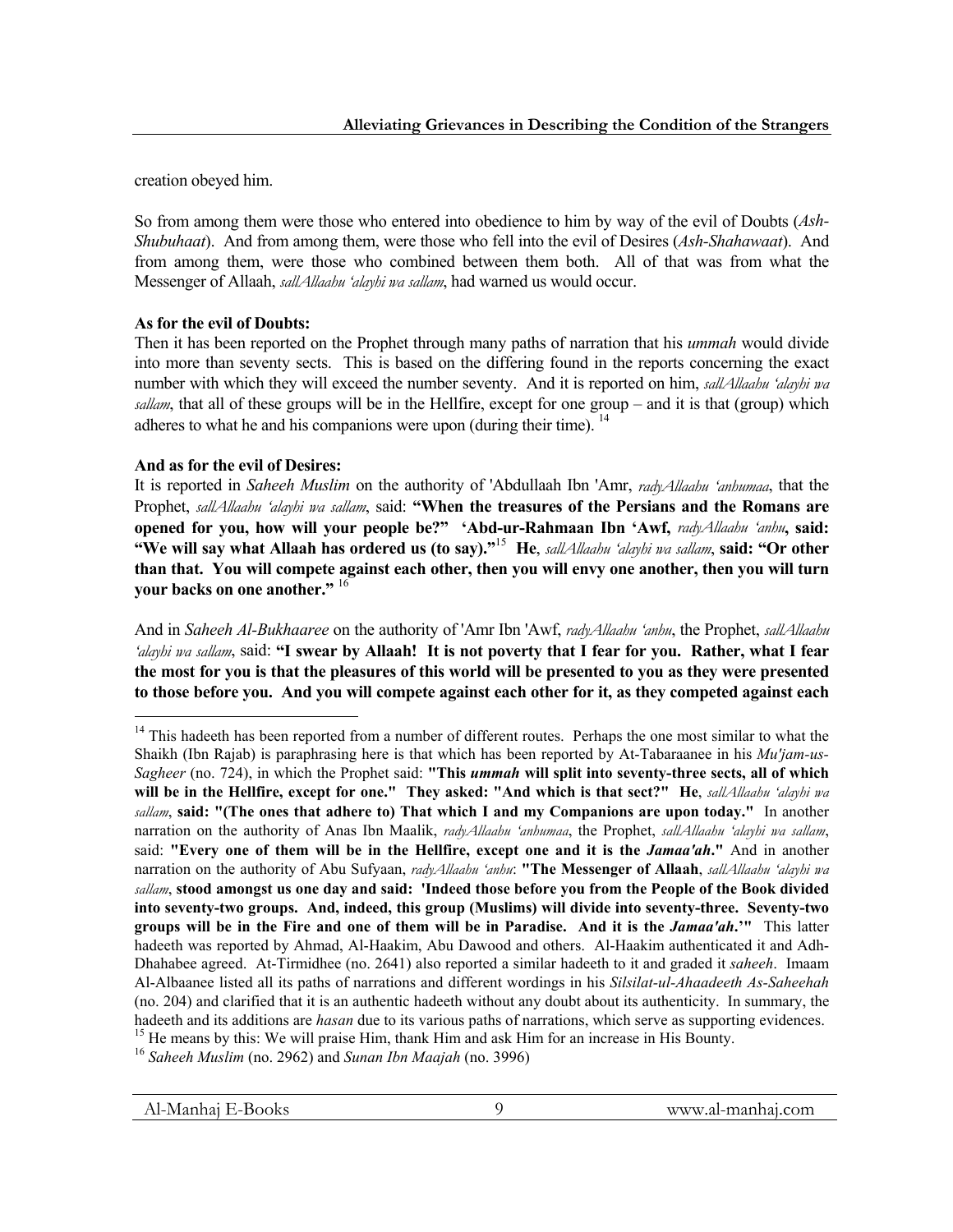# **other. And it will destroy you, just as it destroyed them."** <sup>17</sup>

And there occurs in the two *Saheeh* collections on the authority of 'Uqbah Ibn 'Aamir, *radyAllaahu 'anhu*, a hadeeth from the Prophet, *sallAllaahu 'alayhi wa sallam*, with a similar meaning.

And when the treasures of *Kissra* (Chosroes) were opened for 'Umar Ibn Al-Khattaab, he began to weep and said: **"Indeed this (treasure) did not open upon a people ever, except that Allaah placed discord between them."** 18

The Prophet used to fear these two evils (of Doubts and Desires) for his *ummah* as has been reported in the *Musnad* of Imaam Ahmad on the authority of Abu Barzah that the Prophet, *sallAllaahu 'alayhi wa sallam*, said: **"Indeed, I only fear for you the desires of transgression found in your stomachs and your private parts and the calamities (***fitan***) that lead people astray."** And in another narration there occurs: **"...and the desires (***hawaa***) that lead people astray."** <sup>19</sup>

So when a majority of the people fell victim to either or both of these evils, they began to cut off ties with one another and they began to hate one another. This only came after them having been brothers, loving and supporting one another. Indeed the evil of **Desires** became something common and accepted amongst a majority of the creatures. And it tested people by way of the worldly life and its pleasures. So that became the goal of the people's striving. They sought after it and became pleased with it. They became angry due to it and they hated for its sake and loved for its sake. Because of this, they would sever family relations and spill blood unlawfully. And for this purpose, they committed disobedience to Allaah.

As for the evil of **Doubts** and vain desires that lead astray, then it was because of this that the Muslims divided and became sects, some groups declaring others as disbelievers. Thus, they became enemies, divided into groups and parties. This only happened after having been brothers. Their hearts were united upon the heart of one man. So not one of all these sects is saved, except for the one saved sect (*Al-Firqat-un-Naajiyah*). And they are the ones mentioned in the saying of the Prophet, *sallAllaahu 'alayhi wa sallam*:

**"There will not cease to be a group from my** *ummah* **triumphant upon the truth. Those who oppose them will not be able to harm them, nor will those who abandon them, until Allaah's order comes about (Day of Judgment) and they are in that state."** <sup>20</sup>

<sup>&</sup>lt;sup>17</sup> Saheeh Al-Bukhaaree (Eng.): vol. 5, no. 351<br><sup>18</sup> Refer to *Al-Bidaayah-wan-Nihaayah* (7/70) of Ibn Katheer for an account of the event. It is recorded in his book under the section of the Battle of Jaloolaa'.

<sup>&</sup>lt;sup>19</sup> Imaam Ahmad (4/423) and others reported this hadeeth. Al-Manaawee said that it had a good chain in his book *Al-Jaami'-ul-Azhar* (1/146). Al-Albaanee graded it *saheeh* in his checking of *At-Targheeb wat-Tarheeb*  (no. 49)

<sup>20</sup> *Saheeh Al-Bukhaaree* (4/252), *Saheeh Muslim* (no. 170), *Sunan At-Tirmidhee* (4/504), and *Sunan Ibn Maajah* (no. 3952)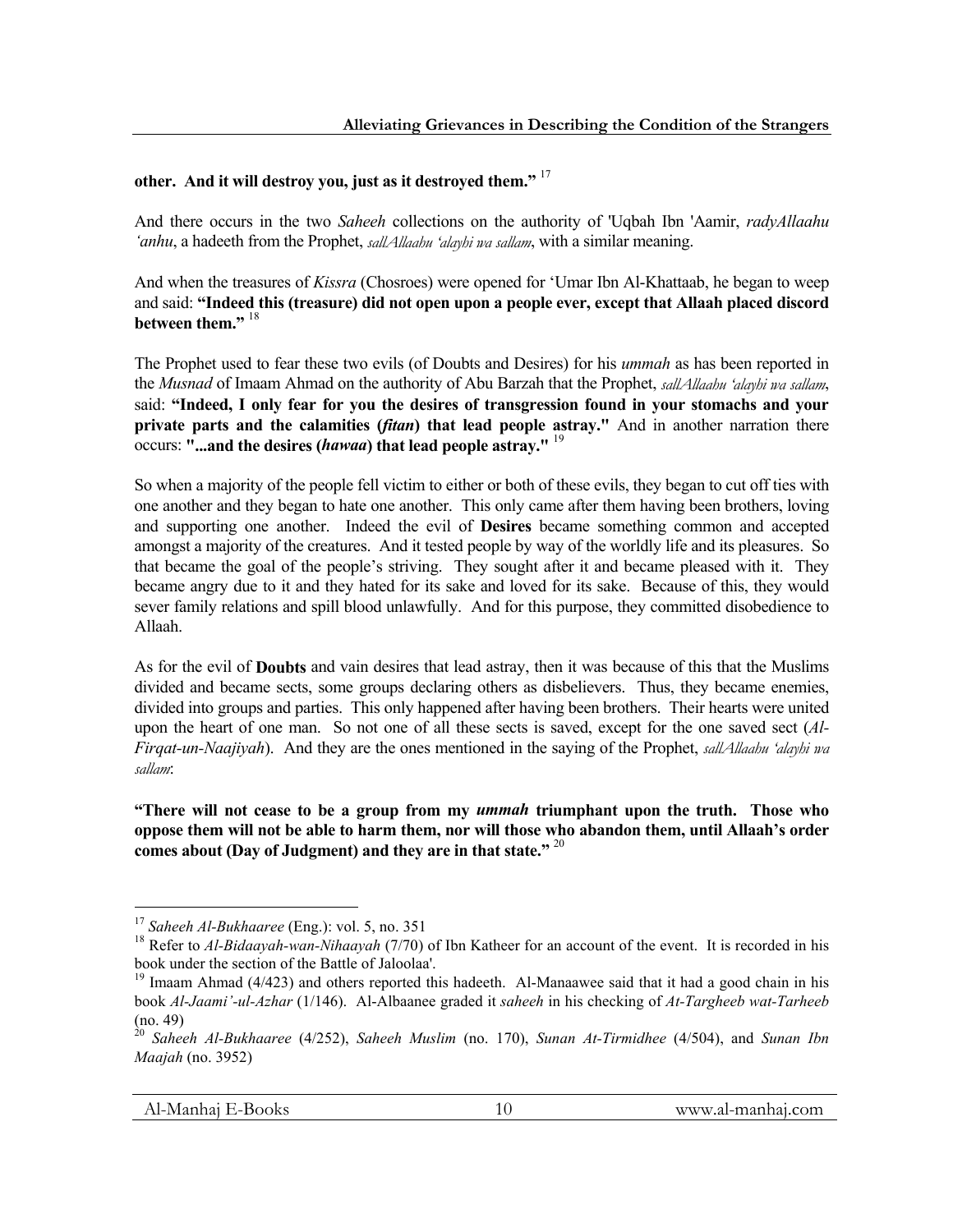They will be the strangers – the ones who have been mentioned in the previous *ahaadeeth* – during the Last Days. They are the ones who will correct others when the people have become corrupt. They are those who will rectify what the people have corrupted of the Sunnah. They are the ones who will flee from affliction for the sake of their Religion.They are the ones who will extract themselves from their close relatives (for Allaah's sake).

This is because they are so few that you will not find any among them in an entire tribe (family), except one or two. In some tribes, you will not find any of them, just as it was when the first people entered into Islaam. This is the way the majority of the scholars have explained this hadeeth.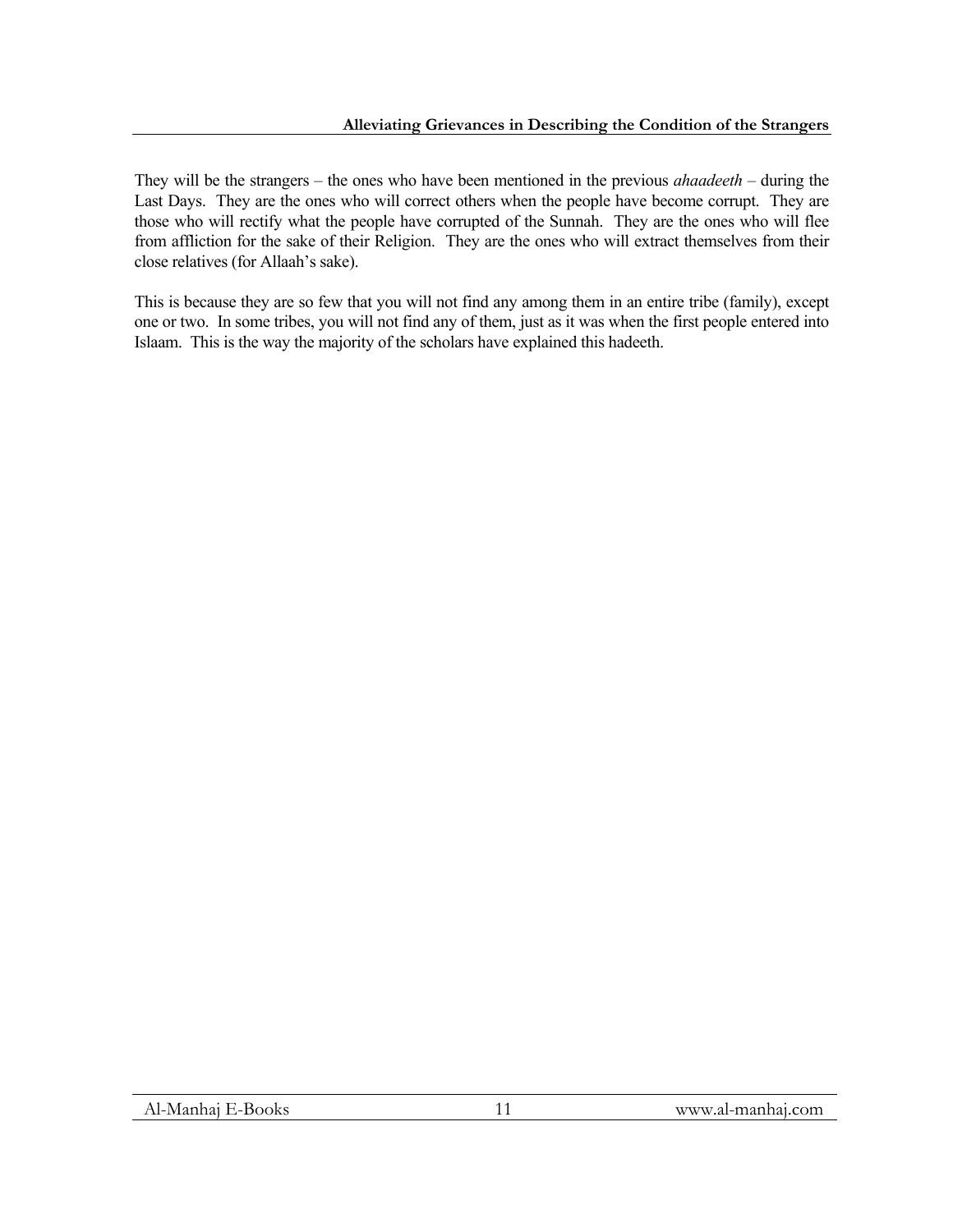# **THE STRANGENESS OF THE SUNNAH AND ITS ADHERENTS**

Concerning the statement of the Prophet: **"Islaam began as something strange and will return to being strange, as it began"**, Imaam Al-Awzaa'ee (*rahimahullaah*) said:

"As for this, then it does not mean that Islaam will go away, but rather it means that the *Ahl-us-Sunnah* <sup>21</sup> will go away, up to the point that there will not remain in a land, any from them except one person."

Based on this understanding, there can be found in the statements of the *Salaf* much praise for the Sunnah and their describing it as being strange, and describing its adherents and followers as being few.

Al-Hasan Al-Basree (*rahimahullaah*) used to say to his companions: "Oh *Ahl-us-Sunnah*! Be gentle with one another and may Allaah have mercy on you. For indeed, you are from amongst the fewest of people."<sup>22</sup>

Yoonus Ibn 'Ubayd (*rahimahullaah*) said: "There is not a thing more stranger than the Sunnah. And what is more stranger than it, is the one who knows it."

Sufyaan Ath-Thawree (*rahimahullaah*) said: "Treat the *Ahl-us-Sunnah* kindly, for verily, they are strangers."<sup>23</sup>

The understanding of the term "Sunnah" to these scholars, was the way of the Prophet – that which he and his companions were upon – free from **Doubts** (*Ash-Shubuhaat*) and **Desires** (*Ash-Shahawaat*). Due to this, Al-Fudayl Ibn 'Iyaad (*rahimahullaah*) used to say: "*Ahl-us-Sunnah* is he who knows what is entering his stomach from the *halaal*."

That is because the consumption of *halaal* is from the greatest aspects of the Sunnah, which the Prophet and his companions were upon.

Then it remained the custom of the majority of the later scholars, from the scholars of hadeeth and other fields, that the Sunnah consisted of what was free from **Doubts** in regards to Creed. This was especially the case with issues such as the belief in Allaah, His angels, His books, His messengers, the Last Day, and other issues such as Al-Qadar (Divine Pre-Ordainment) and the merits of the Sahaabah. They

<sup>21</sup> What is meant by the term *Ahl-us-Sunnah* are all the Muslims who strictly follow the Sunnah of the Prophet Muhammad. They learn it, act upon it, enforce it and teach it to others. They consist of the scholars, their students and those that follow in their footsteps.

<sup>22</sup> This report was recorded by Al-Laalikaa'ee. Badr Al-Badr indicated its weakness in his notes to *Kashf-ul-Kurbah*. However, a similar narration to this one has been recorded by Ad-Daarimee (1/72) and its wording is: "For verily, *Ahl-us-Sunnah* are the least of people in number who have preceded, and they are the least of people in number who remain." This narration is authentic. See Dr. Nasr Al-'Aql's book *Mafhoom Ahl-is-Sunnati wal-Jamaa'ah* (pg. 84) 23 This narration was recorded by Al-Laalikaa'ee in his *Sharh Usool 'Itiqaad Ahl-is-Sunnah* (1/64) and it was

mentioned from him by Ibn Al-Jawzee in *Talbees Iblees*. Dr. Nasr Al-'Aql mentioned it in his book *Mafhoom Ahl-is-Sunnati wal-Jamaa'ah* (pg. 85)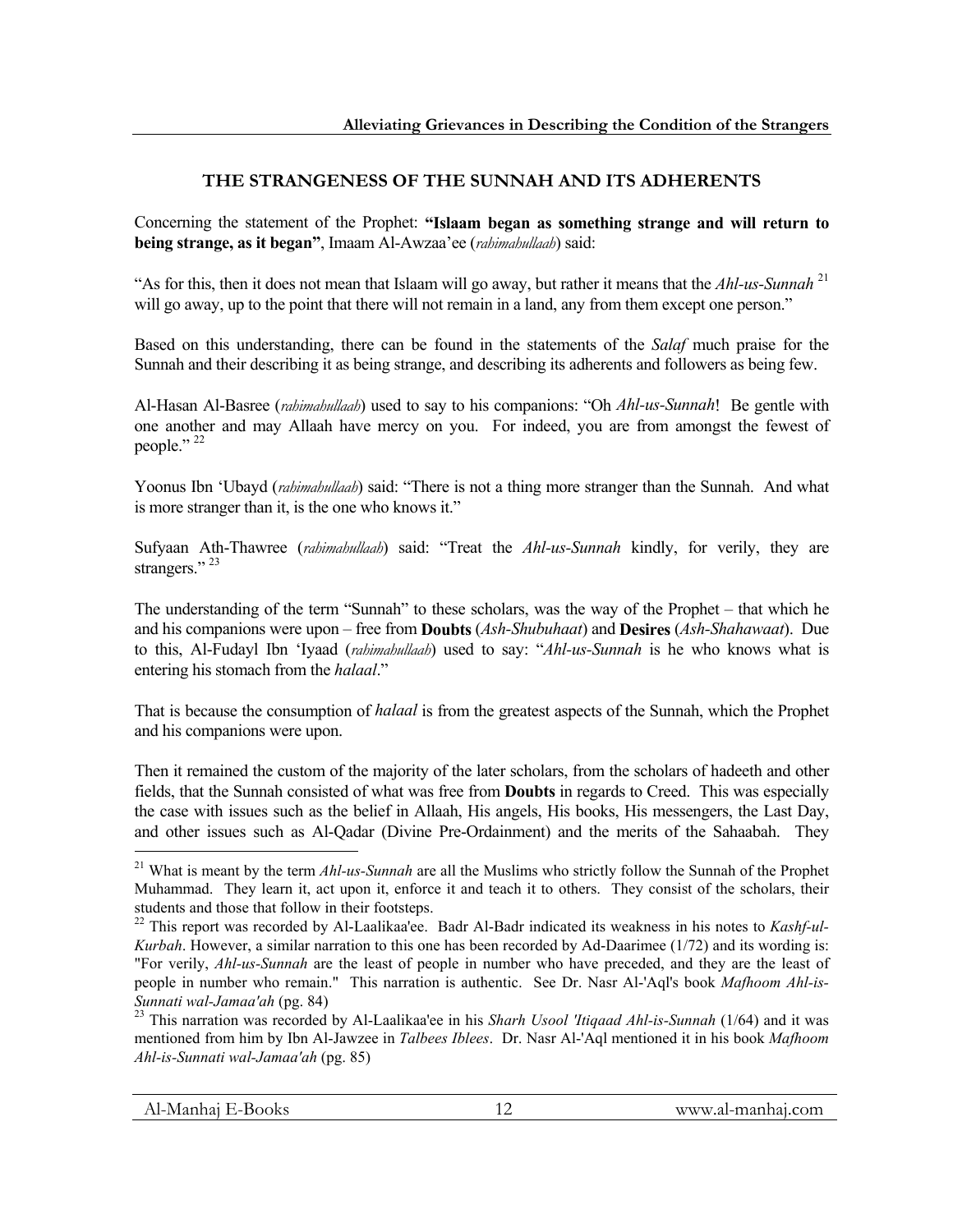compiled literary works concerning this knowledge and named them books of "Sunnah". This knowledge was only labeled with the name "Sunnah", because its significance was tremendous and all those who opposed it were on the brink of destruction.

And as for the complete Sunnah, then it is the path that is free and safe from **Doubts** and **Desires**, as has been stated by Al-Hasan, Yoonus Ibn 'Ubayd, Sufyaan, Al-Fudayl and others besides them. Due to this, its adherents are described as strange because of their small number and rarity in the Last Days.

This is why it has been mentioned in some of the previously stated reports that they are: **"A righteous people surrounded by people abounding in much evil. Those who disobey them are greater in number than those who obey them."** <sup>24</sup>

In this is an indication of the smallness of their amount in number and in the amount of those who answer and accept their call. We also are made aware of the greatness in number of those who oppose them and disobey them.

That is why it is reported in numerous *ahaadeeth*, praise for the one who sticks firmly to his Religion during the Last Days. And that he who does so will be like one who holds tightly onto hot pieces of coal. And that the one who acts upon it, will receive fifty times the reward more than those before him.<sup>25</sup> This is because he will not find any supporters in doing good deeds.

These strangers are of two categories: The first of them are those who rectify themselves when the people have become corrupt. The second category contains those who rectify what the people have corrupted of the Sunnah. And this (latter one) is the most highest and virtuous of the two categories.

j

<sup>&</sup>lt;sup>24</sup> Musnad Ahmad (2/177) and its checking has been stated previously.

<sup>&</sup>lt;sup>25</sup> This saying is based on the following hadeeth of the Prophet: **"Verily, after you there will come times requiring patience. (In those days) the one who holds fast to that which you are upon will have the reward of fifty amongst you. He will receive the reward of fifty (i.e. the one holding onto the way of the companions in later times)."** Reported by Al-Marwazee in *As-Sunnah* (no. 35), At-Tabaraanee in *Al-Kabeer*  (17/117), Abu Dawood in his *Sunan* (no. 3441), At-Tirmidhee (no. 3057), who declared it *saheeh*, and Ibn Maajah (no. 4014). Imaam Al-Albaanee authenticated it in *As-Saheehah* (no. 494)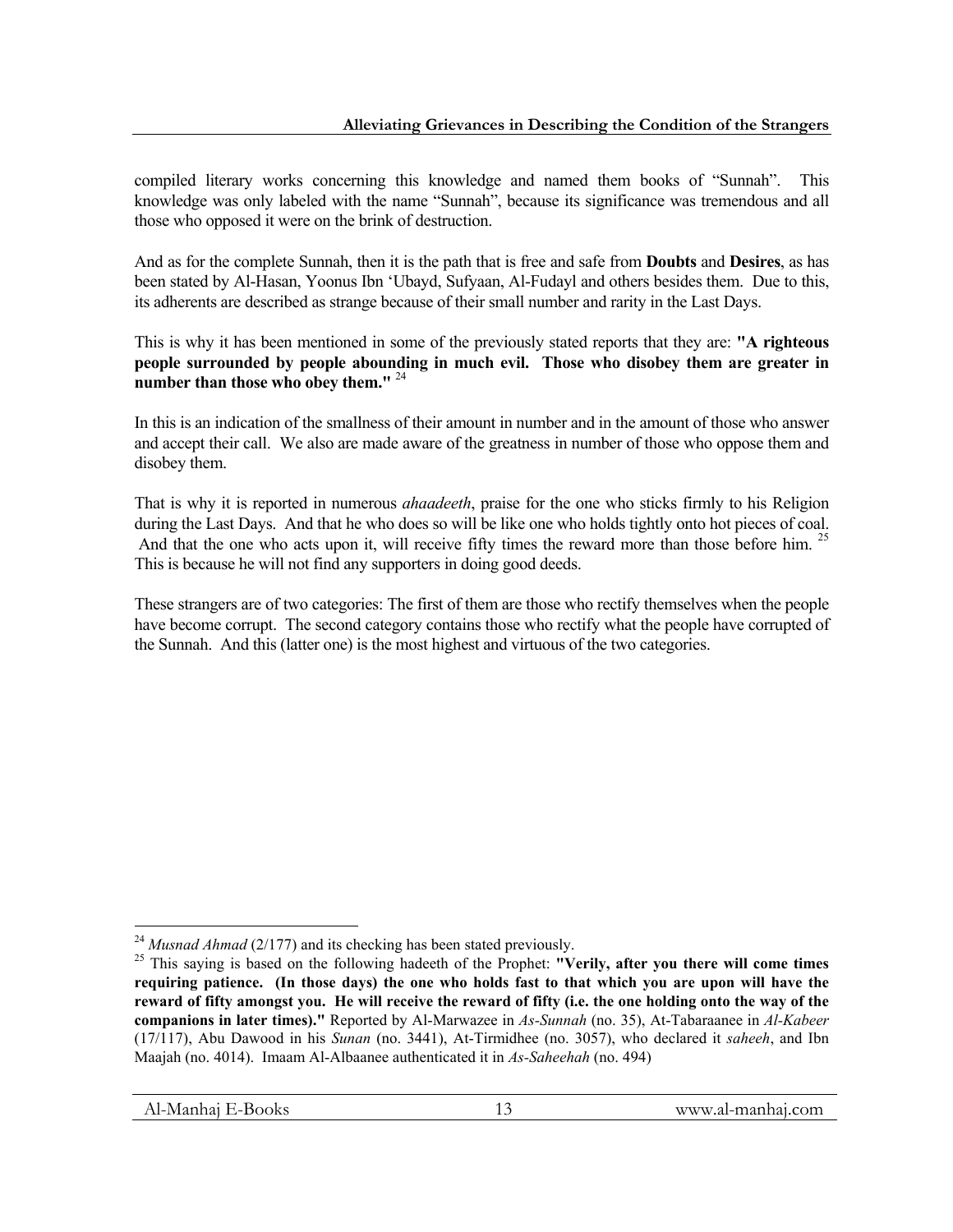# **THE STRANGENESS OF THE BELIEVER DURING THE LAST DAYS**

At-Tabaraanee and others transmitted with a chain of narration that has some speculation to it,<sup>26</sup> from the hadeeth of Abu Umaamah, *radyAllaahu 'anhu*, that the Prophet said:

**"Verily, for every matter there is a progression and a regression. And verily from the progression of this Religion is what you used to be upon from blindness and ignorance and what Allaah sent me with. And verily from the progression of this Religion is that the clan was taught (Islaam) by its family members, to the point that there was not found amongst them (the tribes) anyone except for one evildoer or two evildoers. So these two were oppressed and degraded. When they want to speak, they are restrained, subdued and persecuted. And verily from the regression of this Religion is that the tribe acts harshly against its family members, to the point that there is not seen amongst them anyone except one** *faqeeh* **(one with understanding) or two** *faqeehs***. Thus they will both be oppressed and degraded. If they speak and command the good and forbid the evil, they are restrained, subdued and persecuted. And they will not find any supporters or helpers in that matter."**

Thus, the believer who is knowledgeable of the Sunnah and who possesses understanding of the Religion, is described in this hadeeth as being one who during the Last Days – at the point of its corruption – will be oppressed, debased and not able to find any helpers or supporters.

At-Tabaraanee also reported with a weak chain of narration on the authority of Ibn Mas'ood, *radyAllaahu 'anhu*, that the Prophet, *sallAllaahu 'alayhi wa sallam*, said: **"And verily from its signs (i.e. the Hour) is that the believer will be in the sight of his tribe, more lower (in status) than the young sheep."** <sup>27</sup>

And it is recorded in the *Musnad* of Imaam Ahmad that 'Ubaadah Ibn As-Saamat, *radyAllaahu 'anhu*, said to one of his companions: "It is imminent that should your life be prolonged for you, you will see a man who recites the Qur'aan upon the tongue of Muhammad repeating it and displaying it, allowing its *halaal* and forbidding its *haraam*. He will then be lowered in his status and his position will be neglected amongst you and considered just as the position of a dead donkey."

And similar to this is the saying of Ibn Mas'ood, *radyAllaahu 'anhu*:

"There will come upon the people a time in which the believer will become lower than the bondmaid."

Indeed the believer will only be debased in the Last Days due to his strangeness in front of the evildoers from among the people of **Doubts** and **Desires**. Every one of them will hate him and abuse him because of his opposing of their way by following his way, and because of the seeking of his goal over their goal, and because of his evidences over what is with them.

And when Dawood At-Taa'ee died, Ibn As-Samaak said: "Indeed Dawood looked with his heart at what

<sup>26</sup> Al-Haythamee (*rahimahullaah*) said: "In its chain is 'Alee Ibn Yazeed and he is rejected." [*Majma'-uz-Zawaa'id*: 7/261]. Thus the hadeeth is *da'eef* (weak) 27 The hadeeth is as Ibn Rajab stated in that it has a weak chain of narration, may Allaah have mercy on him.

Thus, the hadeeth is *da'eef*.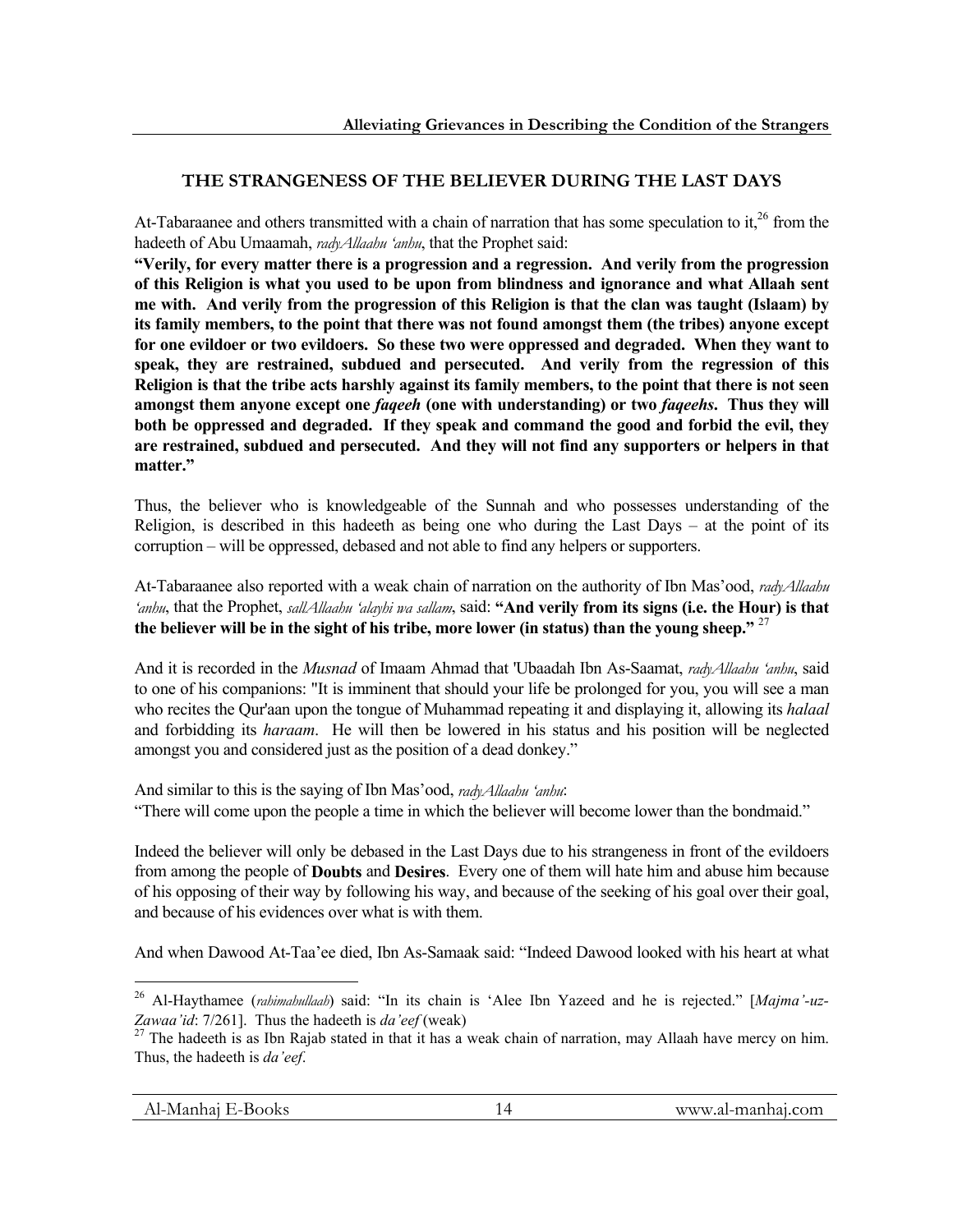was in front of him and the sight of his heart overtook the sight of his eyes. So it was as if he no longer saw what you were looking at, and as if you could not see what he was looking at. And you were amazed at him, and he was amazed at you. It became strange to you that he was alive in the middle of death."

And from among them was he whose own family and children would hate him due to their loathing of his condition. 'Umar Ibn 'Abd-il-'Azeez once heard his wife say: "May Allaah relieve us from you." So he said: "Ameen."

Our Salaf (Predecessors), during their lifetimes, would mainly describe the believer with strangeness as has preceded in their narrations.

And from the words of Ahmad Ibn 'Aasim Al-Andaakee, who was one of the biggest scholars at the time of Sulaymaan Ad-Daaraanee, was:

"Indeed, I have reached from all the times, a time when Islaam has returned to being strange as it began. In it, the description of truth has returned to being strange as it began. If you were to turn to the scholar, you would find him being tested with the love of this worldly life and the love for honor and authority. And if you were to turn to the worshipper, you would find him ignorant in his worship, deceived and fallen victim to his enemy Iblees. He has mounted to the highest levels of worship while being ignorant of how to perform them so how can he be at that level? And the rest of the people are from among the ignorant followers, simple-minded and quick to follow a way, as if he were a wolf looking to steal a sheep, or a hungry lion, or a fox on the prowl. This is the description of the people of your time from the carriers of knowledge and the Qur'aan and the callers of wisdom."<sup>28</sup>

This was the description of the people of his time. So how much has the situation increased and the crisis become greater after it. Indeed, it has reached a point that would have never been thought of nor imagined.

<sup>1</sup> <sup>28</sup> *Hilyat-ul-Awliyaa* (9/286)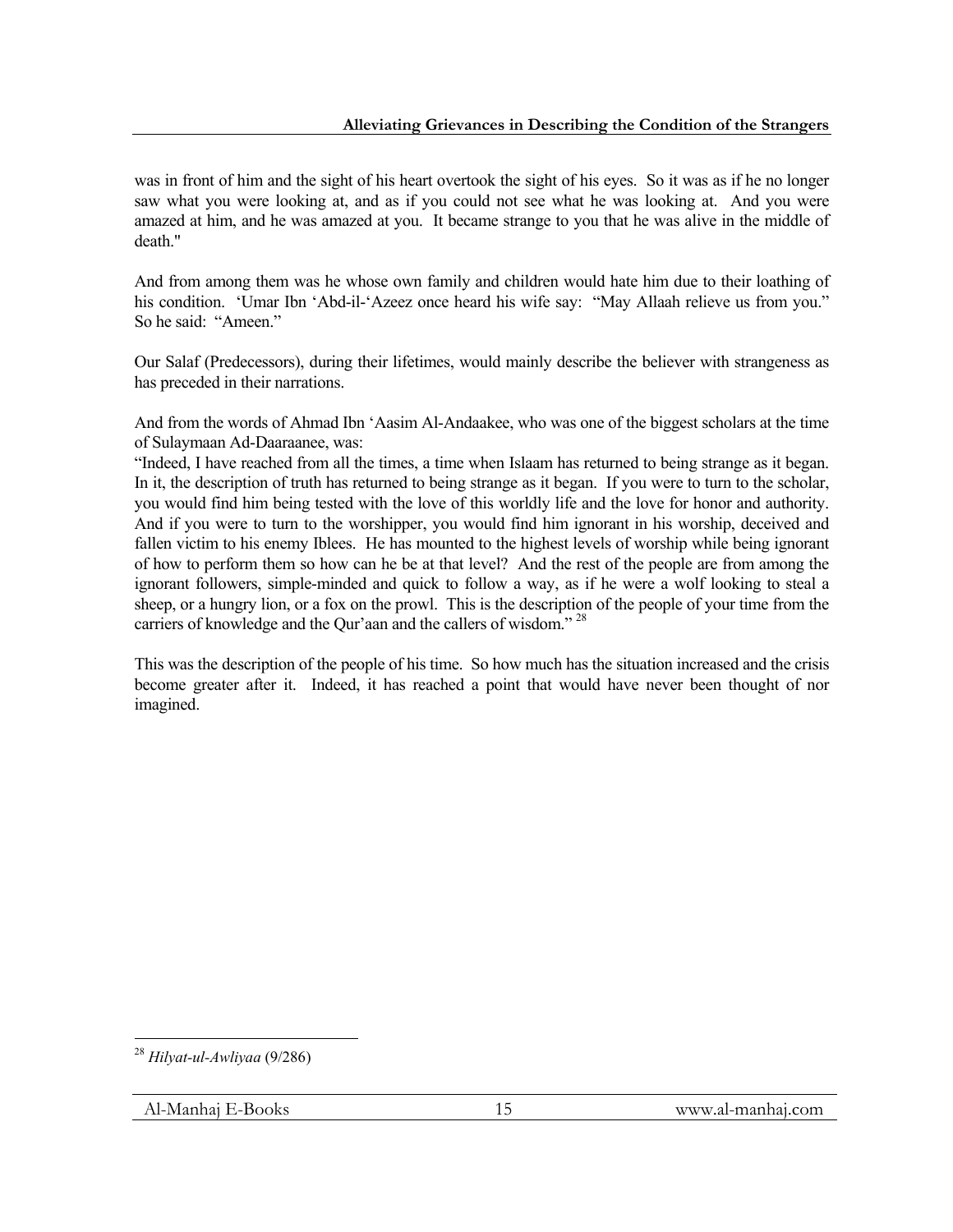# **CLINGING ONTO THE SUNNAH DURING TIMES OF AFFLICTION**

At-Tabaraanee reported from the hadeeth of Abu Hurairah, *radyAllaahu 'anhu*, that the Prophet. *sallAllaahu 'alayhi wa sallam*, said: **"The one who clings onto my Sunnah at the time of the corruption of my**  *ummah* **will receive the reward of a martyr."** <sup>29</sup>

And Abu Ash-Shaikh Al-Asbahaanee reported with a chain connected to Al-Hasan (Al-Basree), that he (*rahimahullaah*) said: "If a man from the first generation of Muslims were sent (to us) today, he would not recognize anything from Islaam except for this prayer!"

Then he (*rahimahullaah*) said: "I swear by Allaah, that if he were to live to the time of these evils, he would see the innovator calling to his innovation, or the individual involved with the worldly life calling to his worldly affairs. Then Allaah would protect him and his heart would long for that which the *Salaf As-Saalih* (pious predecessors) were upon. And so he would follow their footsteps and act according to their ways. For him there will be a great reward."

Ibn Al-Mubaarak reported from Al-Fudayl from Al-Hasan that he once mentioned the rich and extravagant man who has authority and who amasses wealth claiming that he has no end in it. And then he mentioned the misguided innovator who sets out against the Muslims with an unsheathed sword, changing the meaning of what Allaah has revealed concerning the disbelievers in favor of the Muslims.

Then he said: "Your Sunnah, and I swear by the One besides whom there is nothing worthy of worship except Him, is between these two: between the self-sufficient one and the hard-hearted, the extravagant one and the ignorant. So have patience upon it, for indeed, *Ahl-us-Sunnah* are from amongst the fewest of people, those who do not fall into the category of the extravagant ones in their excessiveness nor do they fall with the innovators in the following of their desires. Rather, they bear with patience upon their Sunnah until they meet their Lord. So be that way, if Allaah wills!" 30

Then he (*rahimahullaah*) said: "I swear by Allaah, that if a man were to reach these evils, he would hear someone say: 'Come over to me!', and someone else say: 'Come over to me!' So he would say: 'No! I do not want anything but the Sunnah of Muhammad', seeking after it and asking questions on it. Indeed this one will be given a great reward. So be that way, if Allaah wills!"

 $29$  This is a weak hadeeth reported by Abu Nu'aim who attributes it to At-Tabaraanee. Al-Haythamee (1/172) said: "In the chain is Muhammad Ibn Saalih Al-'Adawee. I did not find anyone that wrote a biography for him. The rest of the narrators are reliable." Abu Nu'aim indicated its weakness by labeling it strange from 'Abd-ul-'Azeez from 'Ataa. Thus the hadeeth is *da'eef* due to the condition of Muhammad Ibn Saalih. See *Silsilat-ul-Ahaadeeth Ad-Da'eefah* (no. 327) of Imaam Muhammad Naasir-ud-Deen Al-Albaanee.<br><sup>30</sup> The chain quoted for this report by Ibn Rajab is not authentic. However, a similar narration to this can be

found in *Sunan Ad-Daarimee* (1/71-72). Dr. Nasr Al-'Aql mentioned it in *Mafhoom Ahl-is-Sunnah* (pg. 84-85)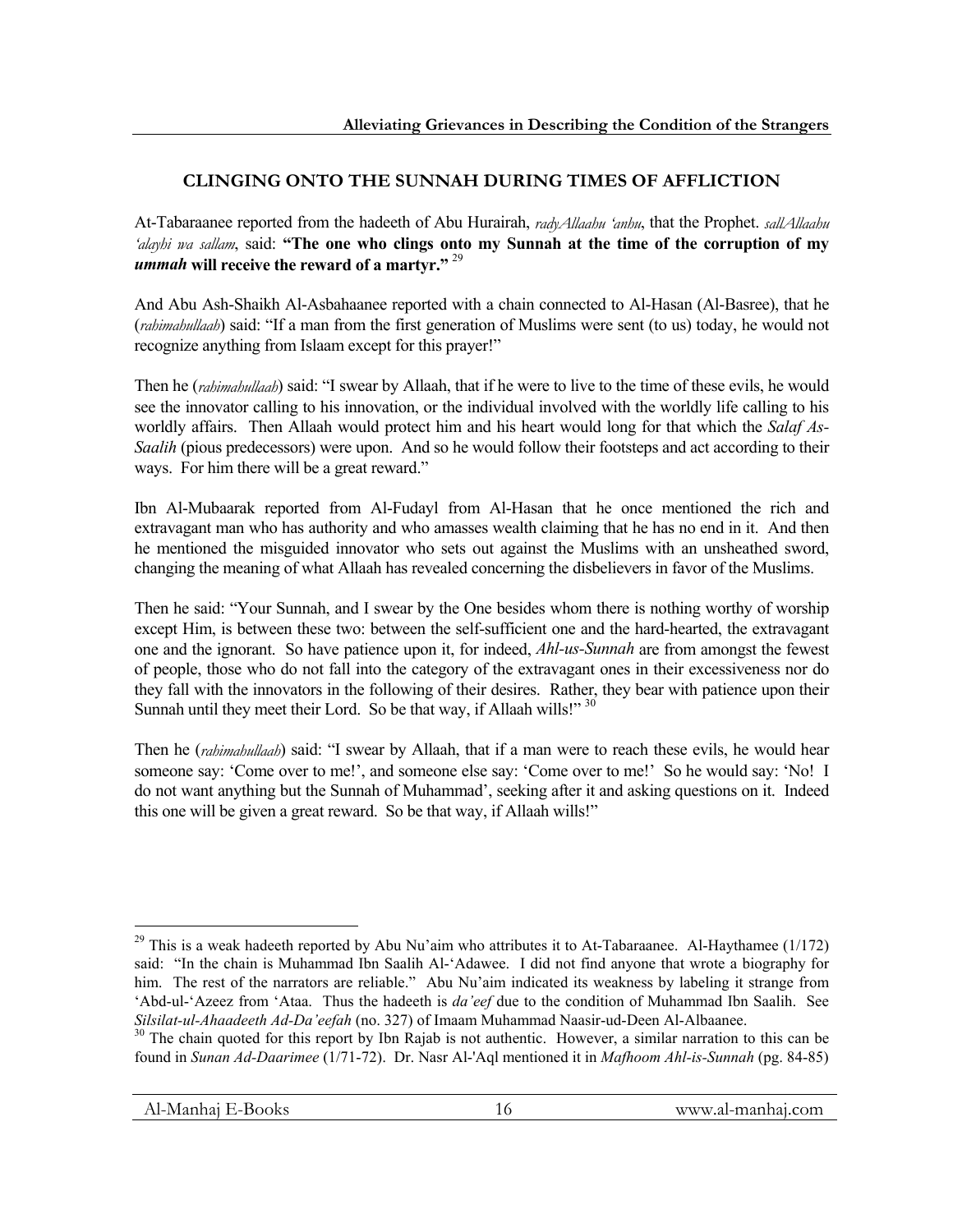# **THE HADEETH OF IMAAM 'ALEE CONCERNING KNOWLEDGE**

And from this understanding, is what Abu Nu'aim and others have reported from Kumail Ibn Ziyaad <sup>31</sup> on the authority of 'Alee, *radyAllaahu 'anhu*, that he said:

"The people are of three types: the learned scholar, the student of knowledge who is upon the path towards salvation and the uncivilized ignorant follower following every ideology, blowing in the direction of every wind. He is not guided by the light of knowledge nor is he established upon a firm pillar."

Then he mentioned some words on the benefit of knowledge, up to the point where he said: "Here! Indeed, here is immense knowledge – and he pointed to his chest – if only I could gather those who would carry it!

But yes, instead I have found he who is unreliable and not to be entrusted with it. Doing the works of the Religion for the sake of this worldly life, making a demonstration of the favors of Allaah (i.e. the knowledge he was given) in front of His servants and using His arguments against His beloved ones (the true scholars).

Or he is one who is honest and obedient towards the carriers of truth, while possessing no understanding and insight (of his own) in his mind. Doubt has pierced his heart and troubled it upon the first time problems were presented to it. Indeed, he is neither this nor that.

Or he is one who is greedy for fulfilling his pleasures. He has become submissive to the guidance of his desires or infatuated with the piling up of wealth and treasures. These individuals are not from among the shepherds of the Religion in any way. The closest things in resemblance to them are the cattle that graze about freely. Just like that, the knowledge has died with the death of its carriers.<sup>32</sup>

O Allaah! Verily, do not isolate on this earth, he who establishes the evidences for Your sake, whether he be apparent and well known or fearful and obscure in order that the evidences and clear proofs of Allaah may not be refuted.

And how many of them are there? Where are they? I swear by Allaah, they are the fewest in number, yet the greatest in stature in the sight of Allaah. Allaah preserves His evidences and manifest proofs through them until their likes desist from it and plant it into the hearts of those similar to them.

<sup>31</sup> He is Kumail Ibn Ziyaad An-Nakha'ee (*rahimahullaah*). He was one of the righteous and noble amongst the Taabi'een. He was captured and killed by Al-Hajaaj Ibn Yoosuf Ath-Thaqafee in 82H. See *Al-Ma'rifah wat-Taareekh* (2/481) of Al-Fasawee (*rahimahullaah*). 32 The great scholar Ibn Abeel-'Izz Al-Hanafee (*rahimahullaah*) said in his book *Al-Itibaa'* (pg. 86): "In this

narration, the Commander of the Believers has divided the blameworthy carriers of knowledge into three categories: 1) The wicked innovator who is not trustworthy and has no *Eemaan*. He is the one who rejects the truth which the Book came with, despises the creation and argues about the verses of Allaah without any authority. There is only pride in his heart, 2) the blind-follower that follows without any clear guidance or certainty, and 3) the one who follows the desires of the body and wealth."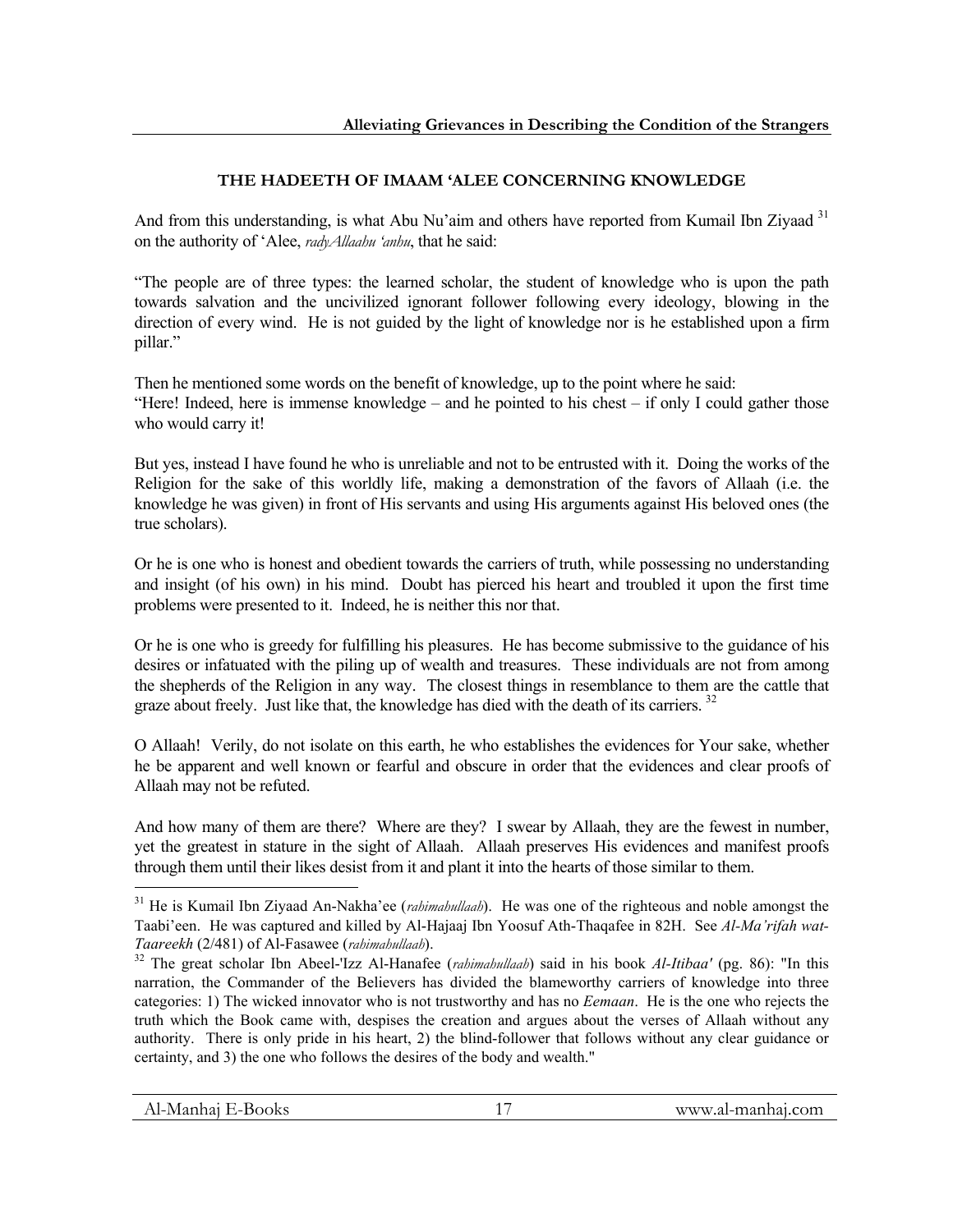Through them, knowledge is fortified upon the reality of evidences. And they spread the glad tidings of the spirit of certainty. They soften what those who give in to excessiveness have roughened. And they draw close to that which the ignorant feel repelled by and estranged from.

They accompany the world with their bodies while their souls are drawn towards the great abode. They are Allaah's aides on His earth and the callers towards His Religion. And they long for their look (at Him in Paradise)."<sup>33</sup>

<sup>&</sup>lt;sup>33</sup> This report has been transmitted by Abu Nu'aim in *Al-Hilyah* (1/79) and Al-Khateeb in *Al-Faqeeh wal-Mutafaqqih* (1/49). Also see *Jaami' Bayaan-ul-'Ilm* of Ibn 'Abd-il-Barr (2/112) and *Al-Bidaayah wan-Nihaayah* of Ibn Katheer (9/47). Shaikh Saleem Al-Hilaalee mentioned it in one of his articles in *Al-Asaalah*  magazine (Sha'abaan issue no. 3 of 1413H).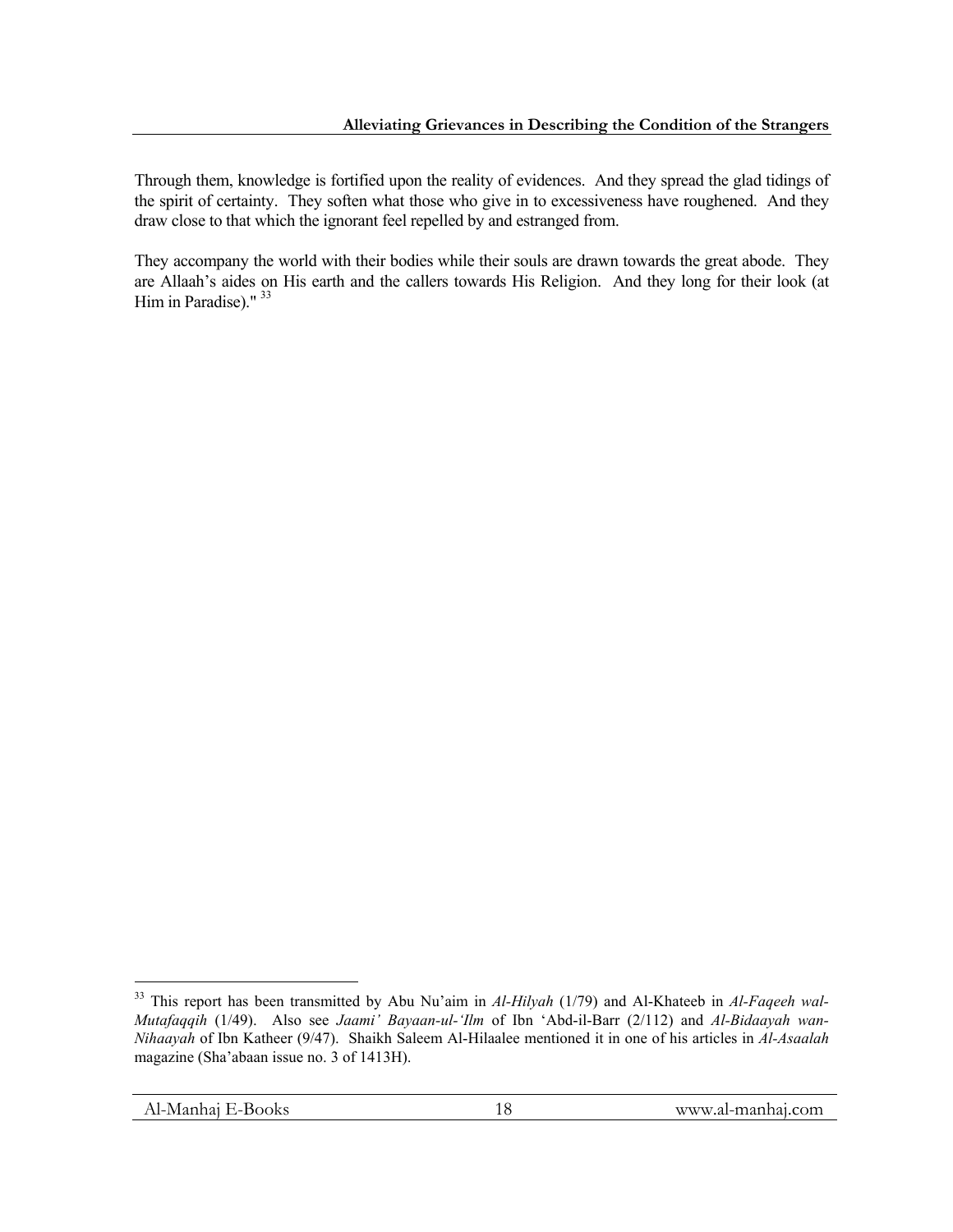# **CATEGORIES OF THE BEARERS OF KNOWLEDGE**

The Commander of the Believers has divided the carriers of knowledge into three categories:

#### **Category One: The People of Doubts**

They consist of the one who has no evidences from the carriers of knowledge. Doubt has pierced his heart when it was first presented to him. He grasped it and thus fell into mass confusion and uncertainty. From that, he came out producing such acts as innovations and misguided affairs.

#### **Category Two: The People of Desires**

Their portion is of two types: The first consists of he who seeks after the worldly life, under the pretense of desiring knowledge. So he makes knowledge a means of attaining worldly goals. The second portion consists of the one who is overcome with the desire of amassing worldly gains, its riches and its treasures.

None of these types of people are from amongst the shepherds of the Religion. Rather, their similitude is only like that of the cattle.

For this reason, Allaah the Most High has compared those who were entrusted with the Torah and then failed that trust to donkeys carrying books. And He has compared the learner of evil, the one who detaches himself from the verses of Allaah, clinging onto this world and following his lusts, with the likeness of a dog. And the donkey and the dog are the lowest forms of animals and the worst of examples.

### **Category Three: The Carriers of Knowledge**

They are the possessors of knowledge. They uphold it, protect it and establish it upon the evidences and clear proofs of Allaah.

It already has been stated that they are the fewest of people yet greatest in stature in the sight of Allaah. This is an indication towards their few numbers and towards the strangeness of the carriers of knowledge from this category.

Likewise, Al-Hasan Al-Basree (*rahimahullaah*) has divided the carriers of the Qur'aan into a similar division as that of 'Alee's division of the bearers of knowledge.

### Al-Hasan Al-Basree (*rahimahullaah*) said:

"The reciters of the Qur'aan are of three types: Those who take it as a commodity and gain their sustenance from it. Those who establish its words, yet neglect its commandments (i.e. read it but don't practice according to it). Due to (their knowledge of) it, they act arrogantly towards the people of their land and they use it (the Qur'aan) as a support for gaining positions of authority. This type of people from among the bearers of the Qur'aan are many. May Allaah diminish their number! And there is a type who apply the remedy of the Qur'aan and thus place it over the sickness of their hearts. Due to it, their battles come to a standstill and they feel compassionate in their burnooses (long capes worn by the people of old). And they feel a sense of fear (of Allaah) and the worries (of the worldly life) have left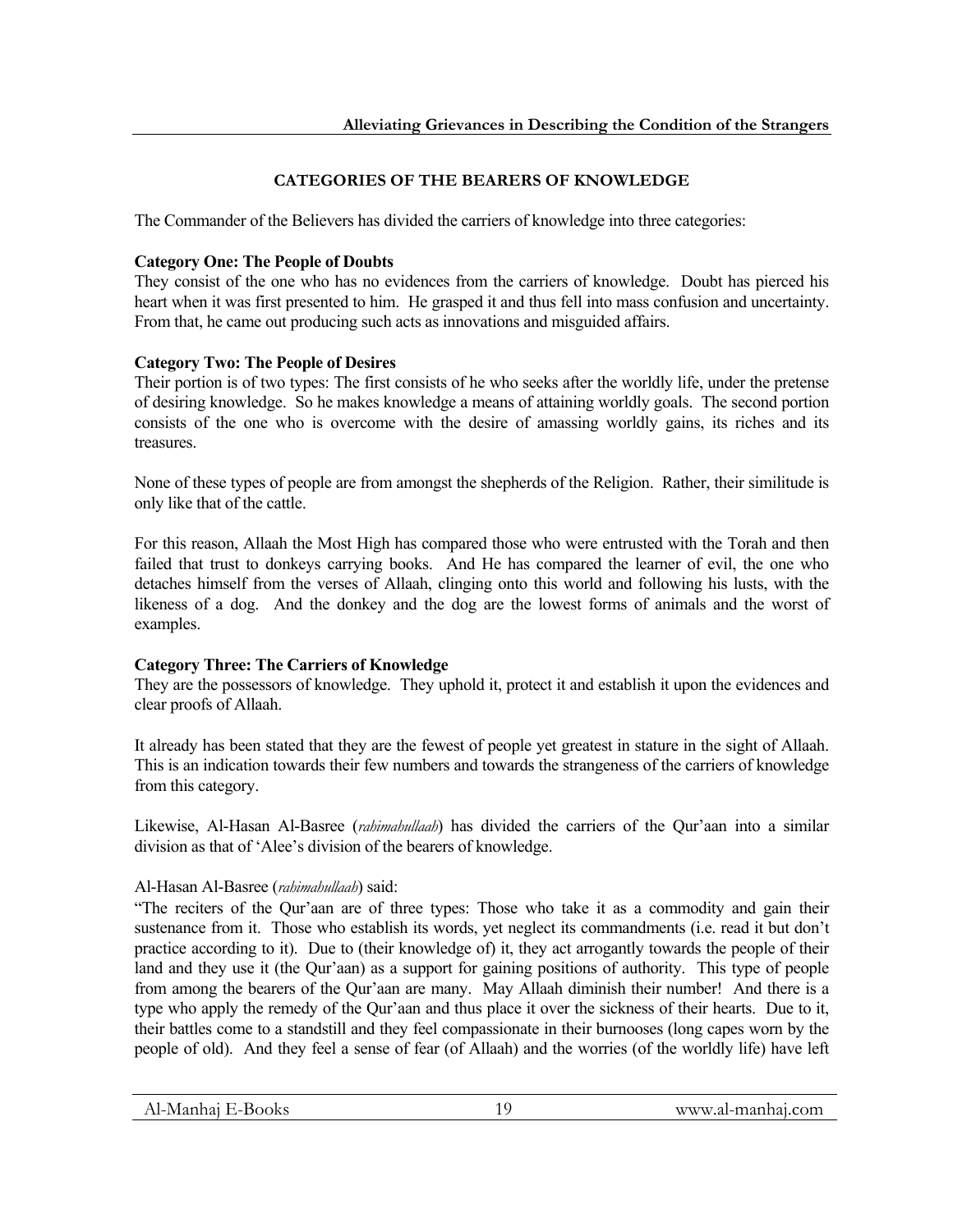them. They are the ones whom Allaah sends His rain down upon and He sends victory through them over the enemies. By Allaah, this type of group from the carriers of the Qur'aan are more honorable than that of flaming torches in the sight of the rest of the reciters of the Qur'aan."

Thus, he (*rahimahullaah*) has informed us that this group – and they are the reciters of the Qur'aan who place it as a cure for their hearts, such that all traces of fear and worry leave them – is more honorable amongst the other reciters than the example of flaming torches.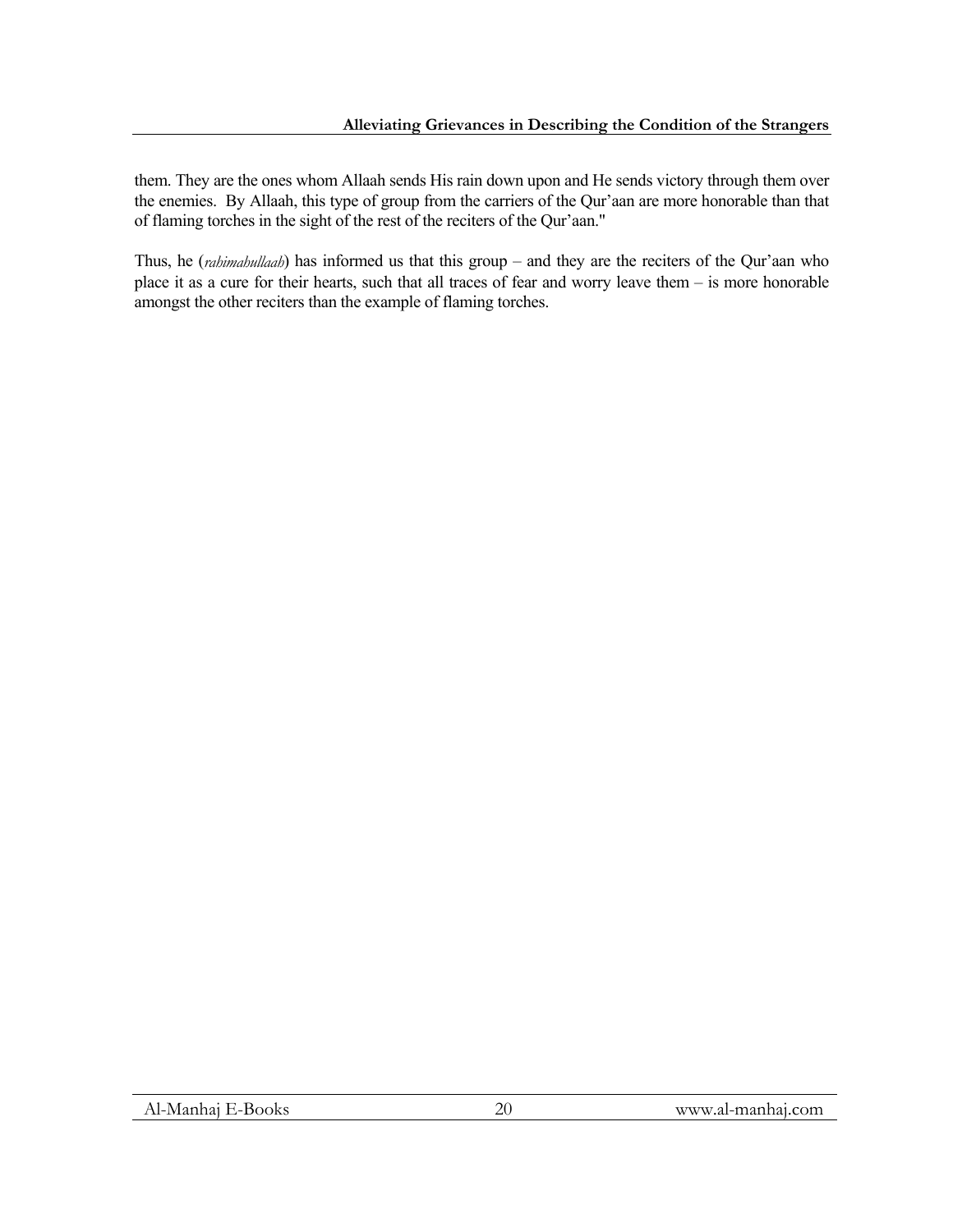# **CHARACTERISTICS OF THE PEOPLE OF KNOWLEDGE**

The Commander of the Believers, *radyAllaahu 'anhu*, has described this category from the carriers of knowledge with certain attributes:

From them is that: **"Through them, the knowledge is fortified upon the reality of evidences."**

The meaning of this is that the knowledge directs them to the highest of goals and this is the awareness of Allaah. Thus they fear Him and love Him to the point that everything that is difficult upon others becomes easy upon them.

So they do not look for a way towards that which others seek a way towards, from those who stop with this worldly life, its attractions and its pleasures. And from those who have pride in that and do not spread the knowledge, exaltation and honoring of Allaah in their hearts. Rather, they are the ones who turn towards that which the self-sufficient ones have abandoned.

Verily, the self-sufficient one, who has fallen and given into the desires of the world and its pleasures, finds difficulty in abandoning its desires and pleasures. This is because there is no substitute that could replace his desire for this world if he were to abandon it. So he does not have the patience for abandoning it.

In the hearts of this type of people, for what they seek a way towards, is the biggest substitute over the desire to acquire the knowledge of Allaah and the love and honor for Him. This is as Al-Hasan (*rahimahullaah*) used to say: "Verily, the ones who love Allaah are only those who inherit the good life and taste its pleasures due to what they seek a way towards, such as the private attachment to their Beloved (Allaah). And due to what they find from the sweetness of their love for Him in their hearts."

These individuals only befriend that which the ignorant feel repelled by because those who are ignorant about Allaah are opposed to abandoning the worldly life and its pleasures. And this is because they don't know anything that can compare to it (i.e. the worldly life) and thus it is that which they love and befriend. On the other hand, these individuals feel repelled by that and instead find love in Allaah, His remembrance, awareness of Him, love for Him, and the recitation of His Book. Meanwhile, those who are ignorant about Allaah feel repelled by these things and do not find any love or enjoyment in them.

And from another of their attributes, which the Commander of the Believers has described them with, was: **"They accompany the world with their bodies while their souls are drawn towards the great abode."**

This is an indication that they do not take this world as their home nor are they content with it as a place of residence nor as a place of rest. Indeed, they only see it as a transition and they do not take it as an abode. All of the messengers and revealed Books advised towards this aspect. Allaah has informed us in His Book of the believing man from the house of Pharaoh who said to his people while he was lecturing them: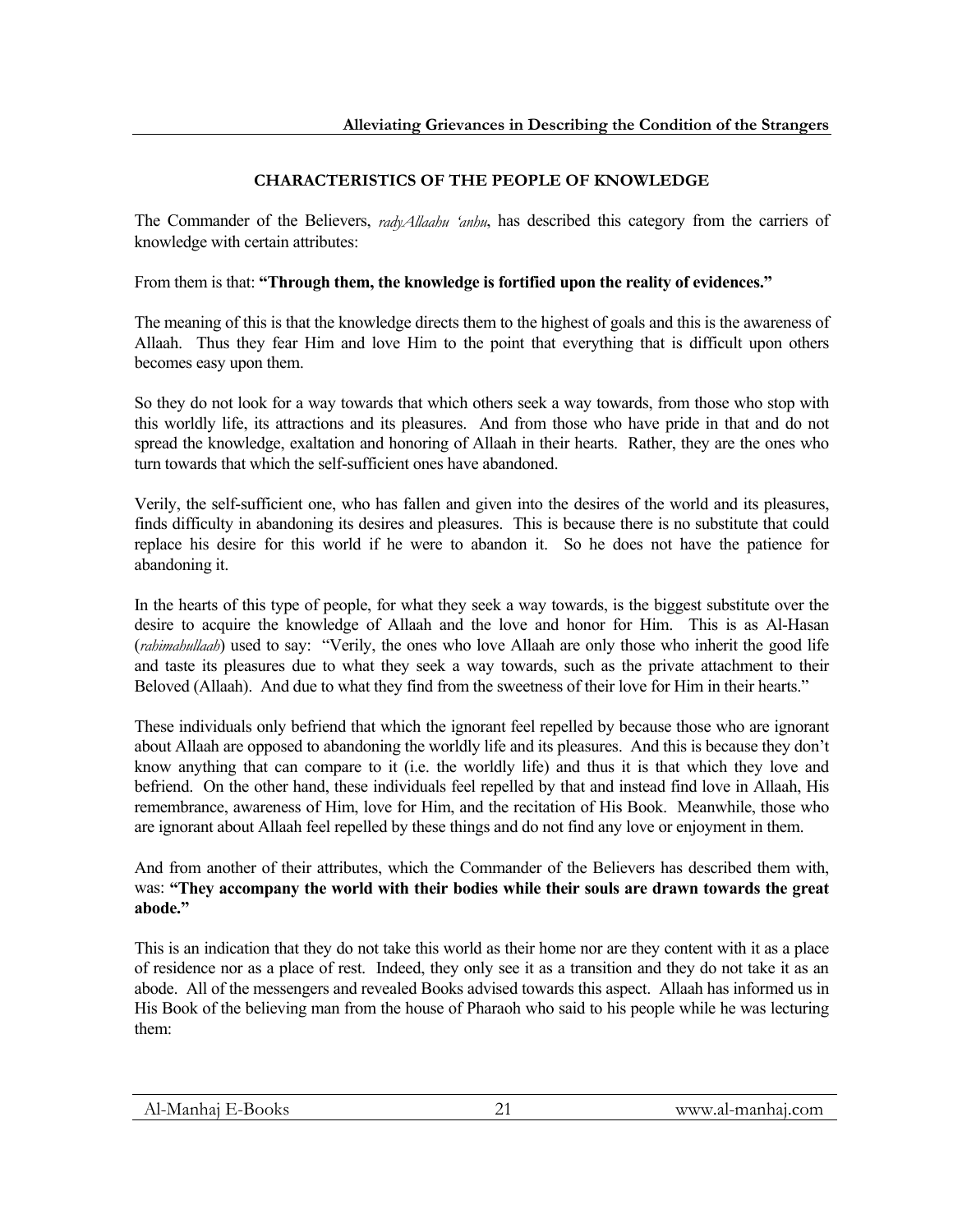**"O my people! Truly, the life of this world is nothing but a (quick passing) transition, and verily, the Hereafter that is the home that will remain forever."** [Surah Ghaafir: 39]

And the Prophet, *sallAllaahu 'alayhi wa sallam*, said to Ibn 'Umar: **"Be in this world as if you were a stranger or a passer-by."** <sup>34</sup>

So it is to be in this world as if you did not exist and in the next life as if you did not cease to exist.

And in another report it is stated: **"Count yourself amongst the inhabitants of the graveyards."** <sup>35</sup>

From the advice that the Maseeh 'Eesaa gave was his words to his companions: "Pass through it and do not become an inhabitant of it."

And he also said: "Who is the one who will build a home upon the waves of the ocean? This is the worldly life, so do not take it as a home that will last forever."

Thus, the believer, in this world is like the stranger crossing through a land other than his own, longing for his homeland and the day when he will return to it. He makes provision of what is necessary for his path back homeward. He does not compete for status with the people of the land he is passing through. Nor does he grieve over the degradation he experiences while amongst them.

Al-Fudayl Ibn 'Iyaad (*rahimahullaah*) said: "The believer in this world is worried and distressed. His main concern is to repair his equipment (as one who is stranded fixes his vehicle)."

And Al-Hasan (*rahimahullaah*) said: "The believer in this world is like the stranger. He does not become upset when it degrades him, nor does he compete with others with regard to what it gives of honor. For him is a condition and for the people are a condition."

In reality, the believer is a stranger in this world because his forefather (Aadam) used to reside originally in the eternal abode and was then cast out from it. So he is constantly longing to return to his first place of residence. And he is always concerned with returning to the home from which he was cast out of.

This is as is said: "Love of one's homeland is part of Faith."<sup>36</sup>

 $34$  Saheeh Al-Bukhaaree (Eng.): vol. 8, no. 425

<sup>&</sup>lt;sup>35</sup> Sunan Ibn Maajah (no. 4114). This addition was graded weak by Shaikh Al-Albaanee in *Da'eef Sunan Ibn Maajah* (no. 895)

<sup>&</sup>lt;sup>36</sup> This statement is based on a fabricated hadeeth: "Love of ones homeland is part of *Eemaan* (Faith)." Imaam Al-Albaanee declared it *mawdoo'* (fabricated) and he listed several scholars from the past that held the same opinion. It is for this reason, that the author (Ibn Rajab) has not attributed it to the Prophet, but merely claimed it as a saying. However, the meaning of the statement itself seems to be incorrect. The scholars have discussed various meanings for it. What is the most correct is that if it is used as a saying, then it is correct in the context that the author (Ibn Rajab) has put it in here, in the sense that the homeland refers to the original abode of Paradise. Therefore, the love for this original abode is from the aspects of Faith. The saying taken in any other sense would breed love for nationalism and party spirit and these two are abhorred and detested in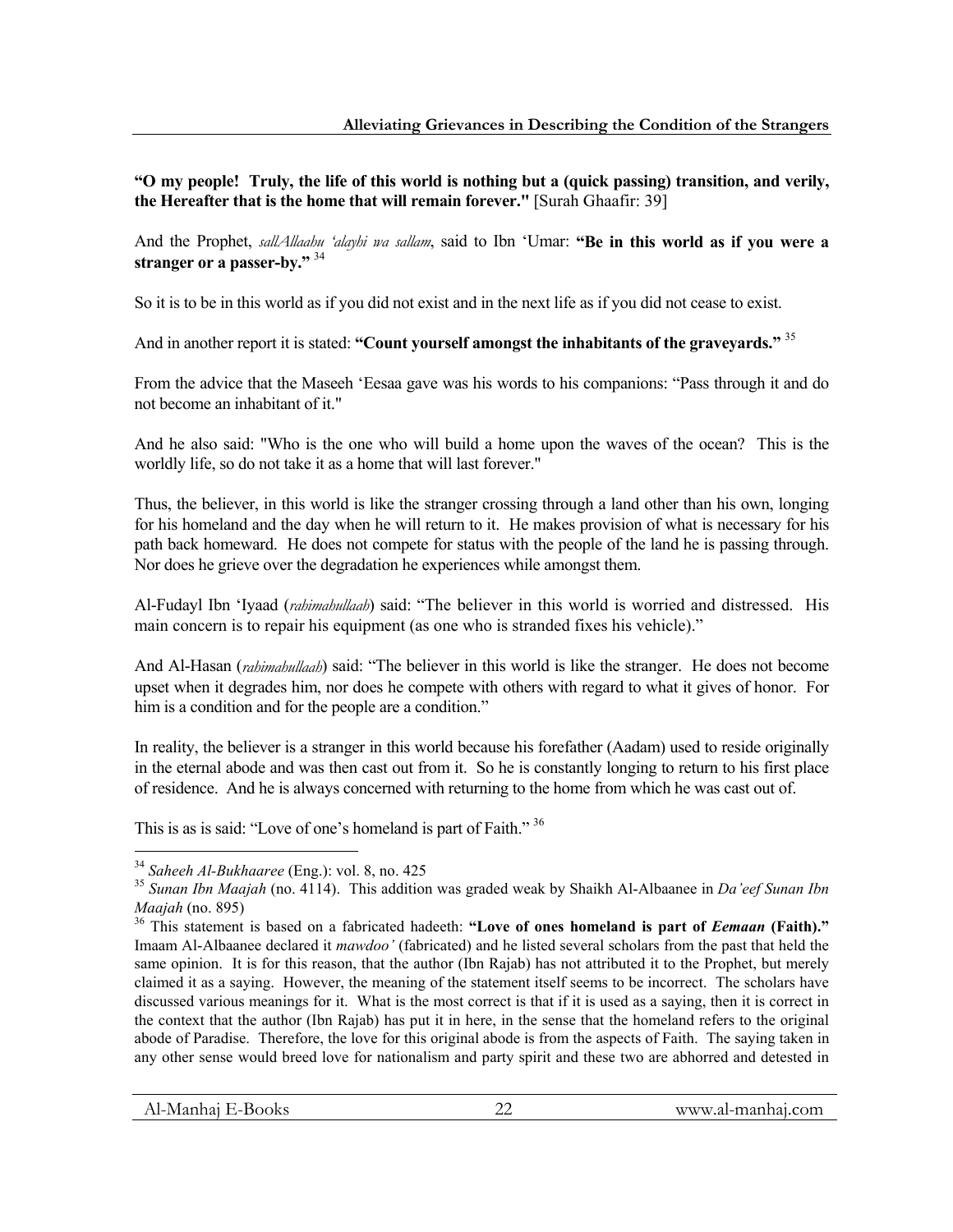And as it is said:

*"How many homes in the world does the young man take charge of. Yet his longing will forever be for his first home."*

Some of our scholars  $37$  have said:

*"So rush to the Gardens of Eden for indeed it is your original home, and in it is a place of rest. However, we are in the captivity of the enemy, so don't you see? Shall we return to our homes and find peace? And it has been determined that when the stranger is far away and his home has disappeared, then he is lost. So what type of strangeness is greater than our strangeness which the enemies amongst us have manifested?"* 

 $\overline{a}$ 

the Religion. Refer to Imaam Al-Albaanee's long discussion of this statement in his *Al-Ahaadeeth Ad-Da'eefah* (vol. 1, no.36). 37 He is referring here to his teacher Ibn Al-Qayyim (*rahimahullaah*). See his book *Haadee Al-Arwaah* (pg. 7).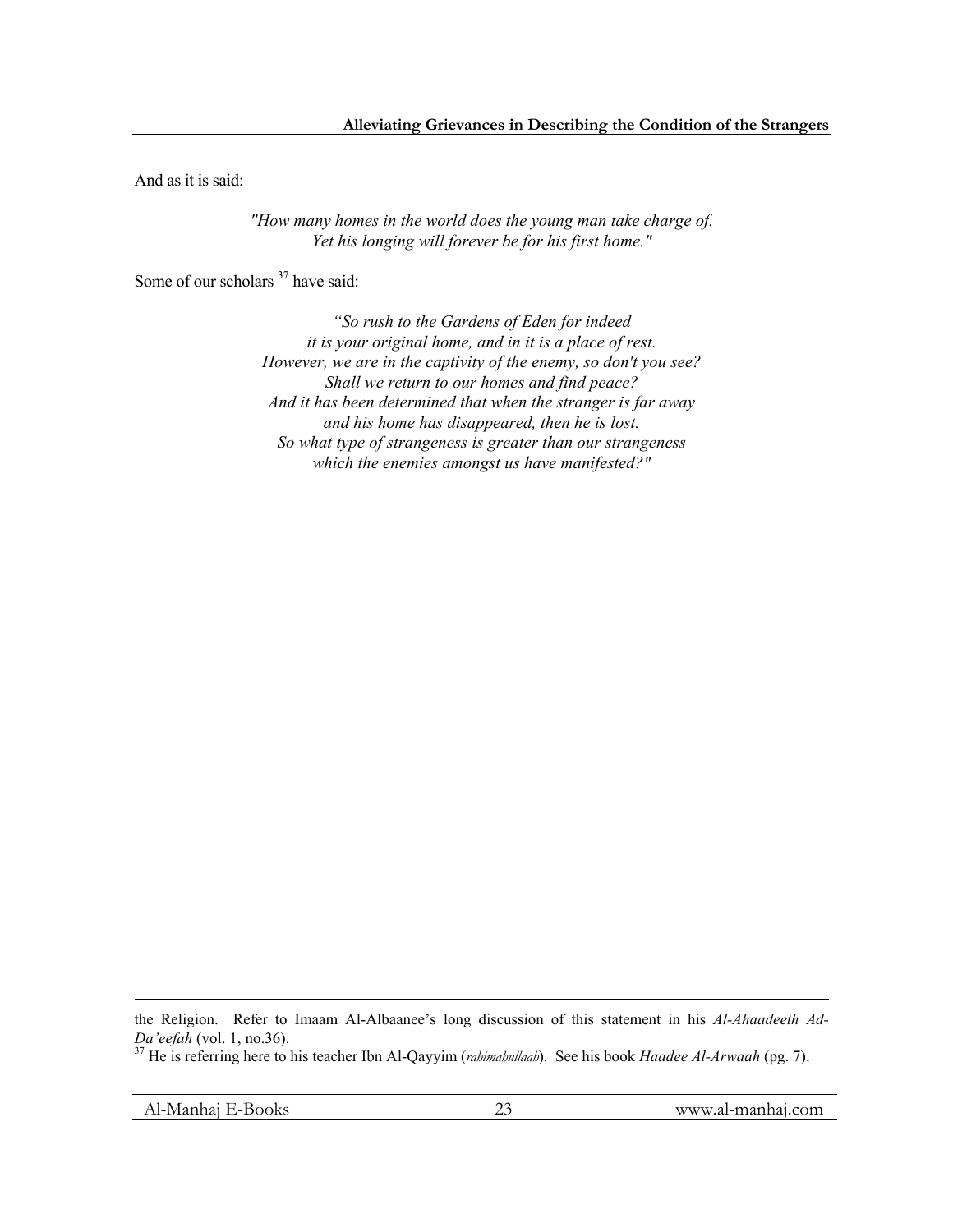# **TYPES OF BELIEVERS ACCORDING TO THEIR STRANGENESS**

The believers in this category can be further divided into several categories. From among them is he whose heart is attached to Paradise. And from among them is he whose heart is attached to His Creator. And these are the '*Aarifoon* (those who have complete awareness of Allaah). Perhaps, the Commander of the Believers 'Alee, *radyAllaahu 'anhu*, was only indicating this category. Thus, the '*Aarifoon* have their bodies in this world while their hearts are with their Guardian (Allaah).

And from the *Maraaseel* of Al-Hasan, the Prophet, *sallAllaahu 'alayhi wa sallam*, reported that Allaah said: **"The signs of purity is that the heart of the servant be attached to Me. So if it is that way, then he will not forget under any condition. And if it is that way, I will bless him with preoccupation of (his time with) Me in order that he will not forget Me. So if he does not forget Me, I will change his heart. So when he talks, he will talk for My Sake and when he remains silent, he will remain silent for My Sake. He is the one whom I have given assistance from Myself."** 

The people of this condition are the strangers amongst the strangers and their strangeness is the greatest of strangeness.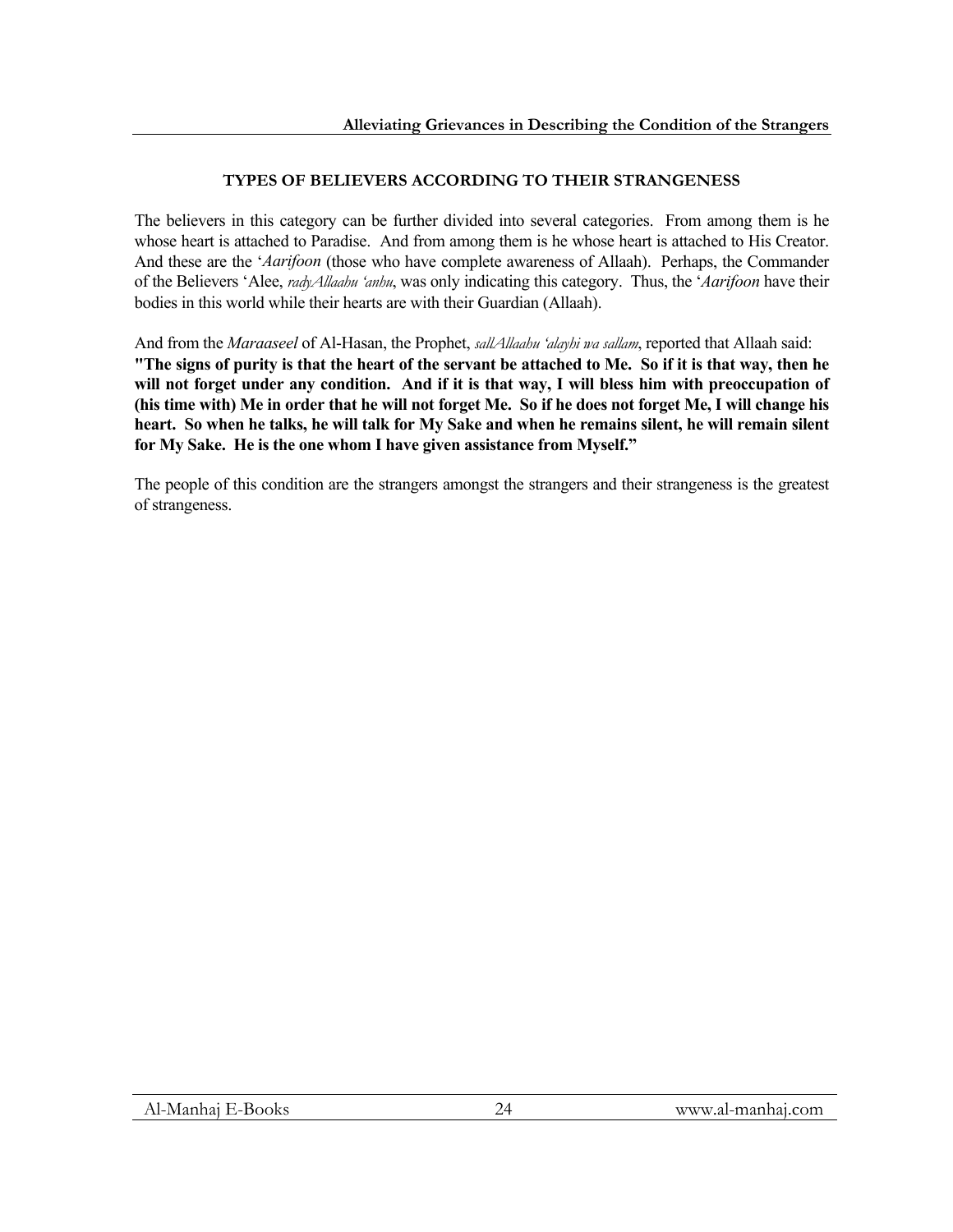# **TYPES OF STRANGENESS**

Indeed, the strangeness in the sight of those who have treaded its path is of two types: the apparent and the hidden.

#### **The Apparent:**

The strangeness of those who correct themselves and others in the presence of evildoers The strangeness of the truthful in front of the people of hypocrisy and those who show off The strangeness of the scholars in the presence of the people who are ignorant and possess bad manners The strangeness of the scholars seeking the next life in the presence of the scholars of this worldly life who are those deprived of the fear and humility (of Allaah).

And the strangeness of the ascetics in the presence of those who turn towards what depletes and does not remain.

### **The Hidden:**

The strangeness of one's desires – and it is the strangeness of the '*Aarifoon* amidst the entire creation, even including the scholars, the worshippers and the ascetics. For verily, these (three) stop at where their knowledge, worship and asceticism take them. But these individuals only stop when they reach He whom they worship and their hearts do not swerve away from Him.

This is what Abu Sulaimaan Ad-Daaraanee used to say concerning their attributes: "Their longing is not like the longing of the people. And their desire is for the Hereafter contrary to the desires of the people. And their supplication is not like the supplication of the people."

And he (*rahimahullaah*) was once asked concerning what the best of deeds was, so he began to weep and said: "It is that He takes over your heart and so you are not seen wanting from this world or the next one, anything other than Him."

Yahyaa Ibn Mu'aadh (*rahimahullaah*) said: "The *Zaahid* is the stranger of this world and the *'Aarif* is the stranger of the Hereafter."

He is indicating that the one who abandons the worldly life is a stranger amidst the people of this world, while the one who is aware of Allaah is a stranger amidst the people of the Hereafter. Thus, neither the worshippers nor the ascetics will be able to recognize him.

Verily, only those who are similar to him and whose desires are similar to his desires will be able to recognize him. Or perhaps all of these strange qualities or most or some of them will be gathered in the '*Aarif* (one who is aware of Allaah). So let no one ask about his strangeness at that point. Thus the '*Aarifoon* are the foremost to the people of this world and the Hereafter.

Yahyaa Ibn Mu'aadh (*rahimahullaah*) said: "The '*Aabid* (worshipper) is well-known (amongst the people), while the '*Aarif* (knowledgeable one) is hidden (unknown)."

And perhaps the condition of the '*Aarif* is hidden from even himself, due to the concealment of his

| Al-Manhaj E-Books<br>www.al-manhai.com |  |
|----------------------------------------|--|
|----------------------------------------|--|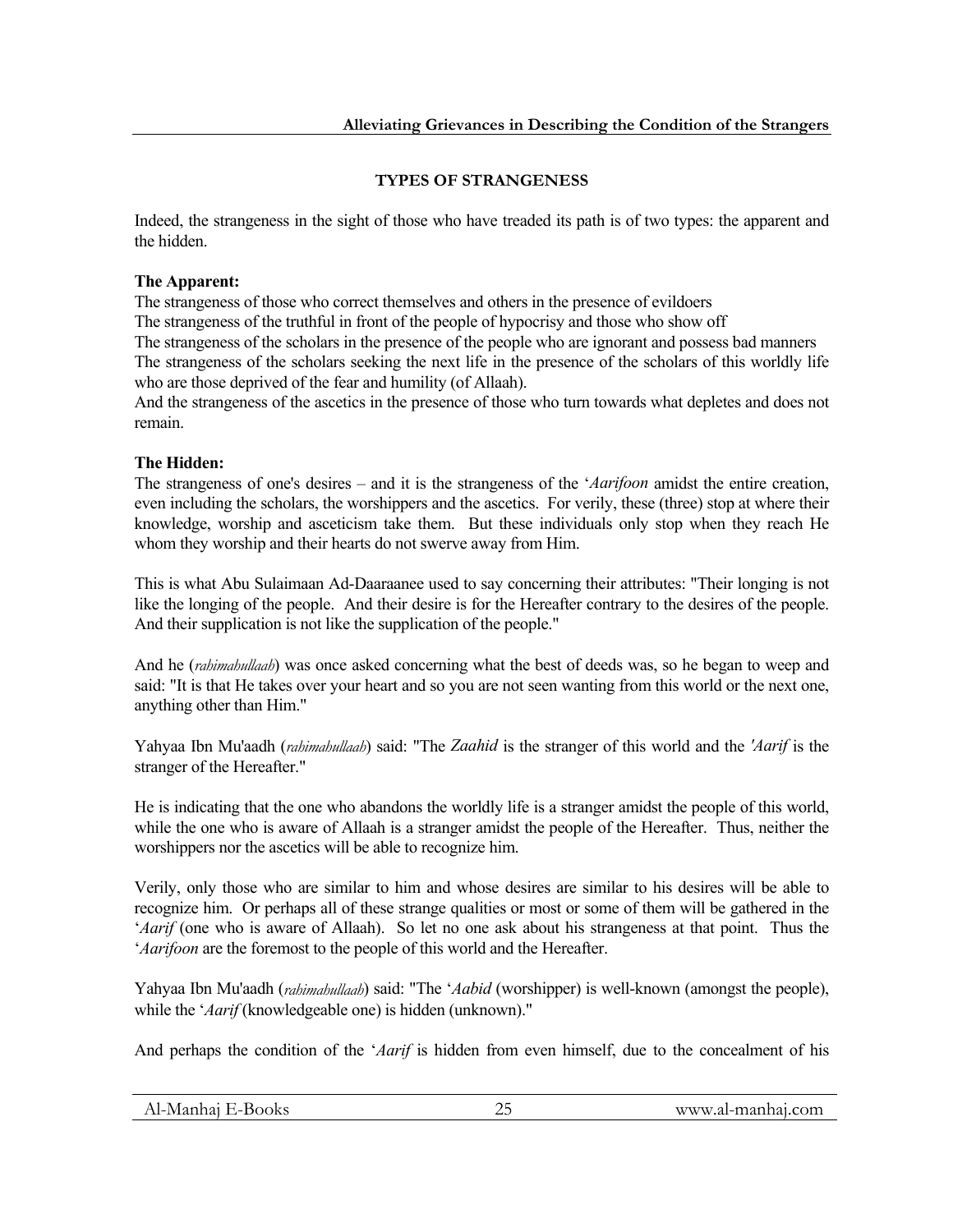condition and the bad thoughts he holds for himself.

Ibraaheem Ibn Adham (*rahimahullaah*) said: "I have not seen this matter except in a man who did not know that about himself nor did the people know him."

In the hadeeth of Sa'ad, *radyAllaahu 'anhu*, the Prophet, *sallAllaahu 'alayhi wa sallam*, said: **"Verily, Allaah loves the servant who is fearfully submissive of Allaah (i.e. has** *Taqwaa***), who is prosperous and who is concealed."** 38

And in the hadeeth of Mu'aadh Ibn Jabal, *radyAllaahu 'anhu*, the Prophet, *sallAllaahu 'alayhi wa sallam*, said: **"Verily, Allaah loves the righteous, those who possess** *Taqwaa***, those who are concealed. When they are absent, they are not missed. And when they are present, they are not recognized."** 39

These individuals are the roads of guidance and the lampposts of knowledge.

'Alee Ibn Abee Taalib, *radyAllaahu 'anhu*, said: "*Toobaa* (good) is for every servant who does not know the people nor do the people know him, yet Allaah knows him, to Himself, being well pleased (with him). These are the stars of guidance. Every darkening evil has been removed from them."

So these individuals are the most specific (i.e. few) of strangers. And they are the ones who flee from trials for the sake of their Religion. They are the ones who extract themselves from their families and who will be resurrected with 'Eesaa Bin Maryam. And they are in the presence of the inhabitants of the Hereafter, more honorable than flaming torches. So what is their condition amidst the inhabitants of this world? Their condition is for the most part concealed from these two groups (inhabitants of this world and the next).

**[This is where we will end the translation of the treatise. As stated in the introduction, the Imam goes into discussion of themes founded upon Sufi concepts which have no basis in Islaam and which have little benefit, so All praise is due to Allaah through whose Grace all good deeds are completed.]** 

<sup>38</sup> *Saheeh Muslim* (4/2277)

<sup>39</sup> This hadeeth was reported by Al-Haakim in his *Al-Mustadrak* (1/4) and he authenticated it. Adh-Dhahabee agreed.